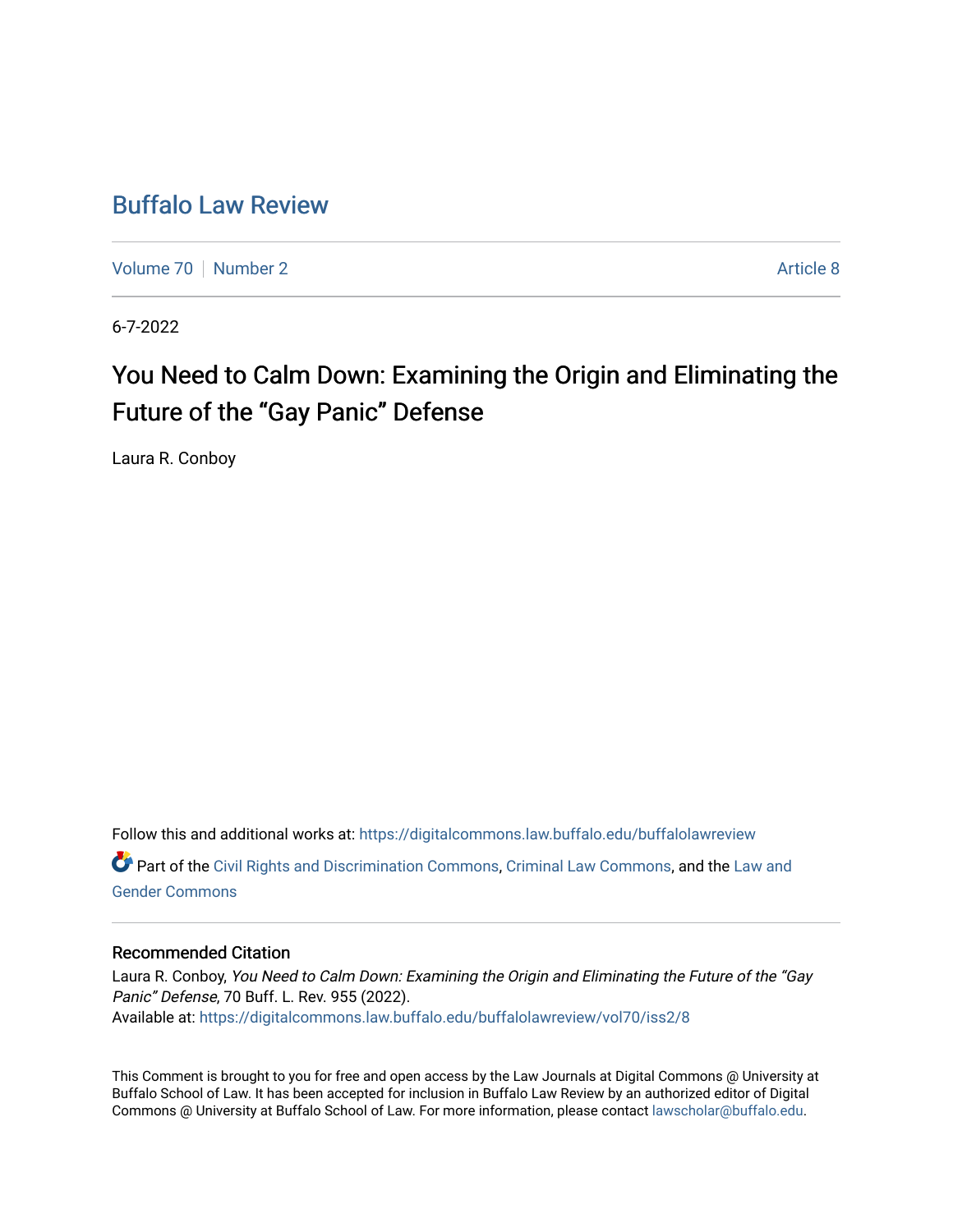# Buffalo Law Review

VOLUME 70 APRIL 2022 NUMBER 2

### **You Need to Calm Down[1:](#page-1-0) Examining the Origin and Eliminating the Future of the "Gay Panic" Defense[2](#page-1-1)**

#### LAURA R. CONBOY[†](#page-1-2)

#### **INTRODUCTION**

"'Gay Panic' Defenses Are Banned in N.Y. Murder Cases" proudly proclaims a 2019 *New York Times* headline.[3](#page-1-3) That

<span id="page-1-3"></span><span id="page-1-2"></span>†J.D. Candidate, 2022, University at Buffalo School of Law.

<span id="page-1-0"></span><sup>1.</sup> TAYLOR SWIFT, *You Need to Calm Down*, *on* LOVER (Republic Records 2019); *see also* Taylor Swift, *You Need to Calm Down*, YOUTUBE (Jun. 17, 2019), <https://www.youtube.com/watch?v=Dkk9gvTmCXY> (Swift's music video showcases many LGBTQ+ celebrities to address homophobia and transphobia and raises support for her [Change.org](https://Change.org) petition. The petition advocates for the Senate to pass the Equality Act, protecting LGBTQ+ people from discrimination in their places of work, homes, schools, and other public accommodations.).

<span id="page-1-1"></span> climate around LGBTQ+ rights changed dramatically as a wave of anti-LGBTQ+ laws has swept the country such as Florida House Bill 1557 ("Don't Say Gay") and Texas Governor Greg Abbott's directive to Texas health agencies equating gender affirming care to child abuse. *See* H.B. 1557, 2022 Leg., Reg. Sess. (Fla. Jaime Masters, Texas Dep't of Fam. & Protective Servs. (Feb. 22, 2022), 2. This Comment was written in Spring 2021. Following its completion, the 2022) (effective July 1, 2022); Directive from Greg Abbott, Governor of Texas, to <https://gov.texas.gov/uploads/files/press/O-MastersJaime202202221358.pdf> [\[https://web.archive.org/web/20220428182559/https://gov.texas.gov/uploads/files](https://web.archive.org/web/20220428182559/https://gov.texas.gov/uploads/files)/ press/O-MastersJaime202202221358.pdf]. While this Comment does not discuss these recent developments, they only underscore the urgent need for the legal community to act to enshrine LGBTQ+ rights and protections.

<sup>3.</sup> Michael Gold, *'Gay Panic' Defenses Are Banned in N.Y. Murder Cases*,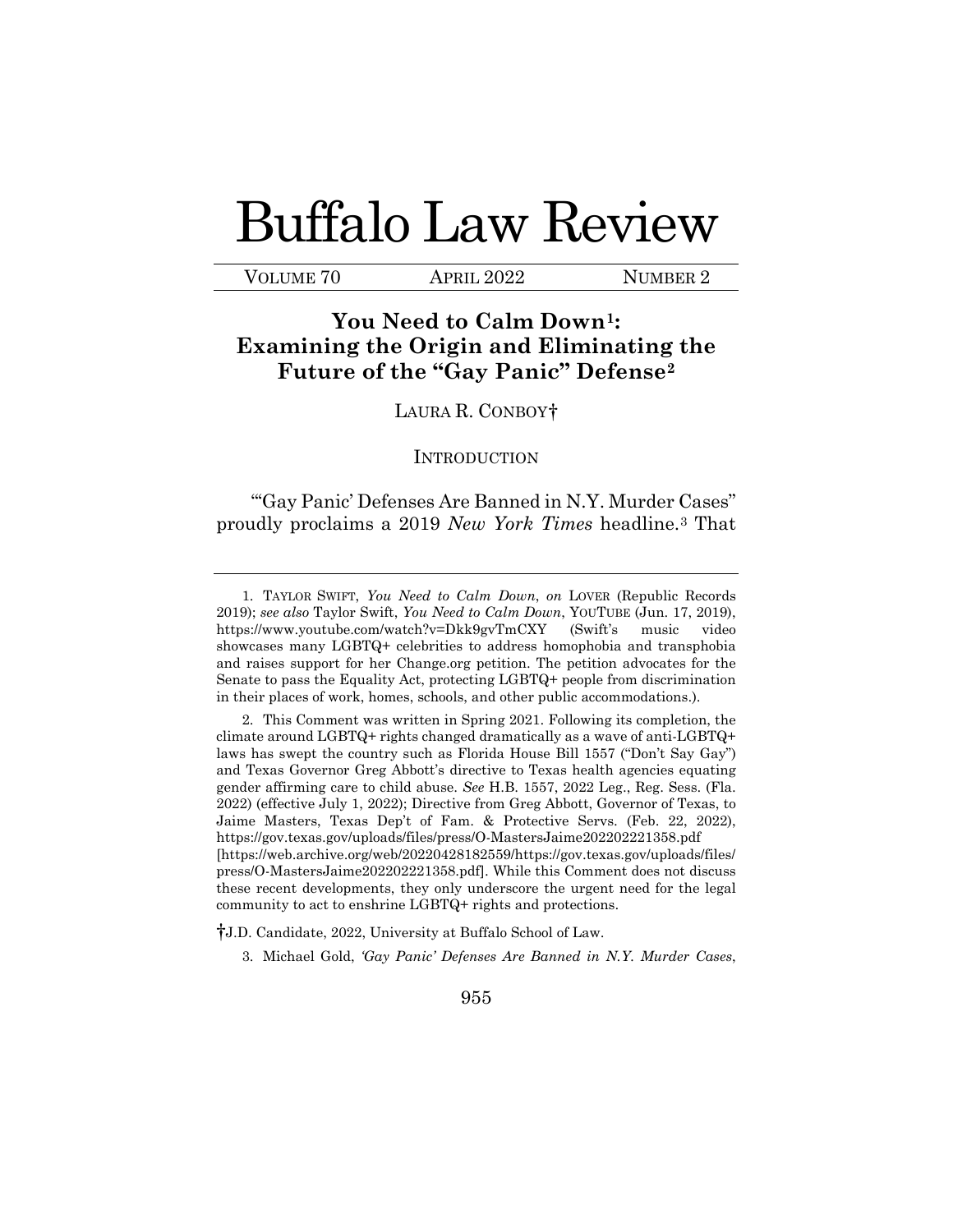for readers: what civil rights failure allowed this defense to New York City.[4](#page-2-0) In all the progress made for gay rights in article heralds the ban as a civil rights victory, and it undoubtedly is; however, it also leaves a lingering question be legally permissible in New York until now? The article was published on June 19, 2019—almost exactly fifty years to the day from the Stonewall Riots in Greenwich Village in the last half century, how was this indefensible defense able to persist?[5](#page-2-1)

sexual orientation (LGBTQ+),<sup>[8](#page-2-4)</sup> and upon learning that, flies In simple terms, the "gay panic" defense is a legal strategy in which a cisgender, $6$  heterosexual<sup>[7](#page-2-3)</sup> person learns another person is Lesbian, Gay, Bisexual, Transgender, Questioning, Queer, or another marginalized gender or into a murderous rage, caused by the shock of learning the

<span id="page-2-2"></span><span id="page-2-1"></span> 5. *See generally* Devan N. Patel, Note, *The Indefensible "Gay Panic Defense*,*"*  46 J. LEGIS. 100 (2019).

 6. *See Cisgender*, OXFORD ENGLISH DICTIONARY (3d ed. 2015) (defining corresponds to his or her sex at birth; of or relating to such persons. Contrasted cisgender as "[d]esignating a person whose sense of personal identity and gender with transgender").

<span id="page-2-3"></span> 7. *See Heterosexual*, OXFORD ENGLISH DICTIONARY (3d ed. 2018) (defining heterosexual as "[s]exually or romantically attracted to, or engaging in sexual activity with, people of the opposite sex").

<span id="page-2-4"></span> *Identity Terms Explained*, CNN (June 14, 2019),<https://www.cnn.com/interactive> 8. Emanuella Grinberg, *What the "Q" in LGBTQ Stands For, and Other*  /2019/06/health/lgbtq-explainer/.

<span id="page-2-0"></span>N.Y. TIMES (June 19, 2019), <https://www.nytimes.com/2019/06/19/nyregion/gay>panic-ny.html.

 4. *See A Brief History of Civil Rights in the United States: LGBTQ Civil Rights, The Stonewall Riots*, GEO. L. LIBR., <https://guides.ll.georgetown> .edu/c.php?g=592919&p=4182235 (Apr. 27, 2022, 4:24 PM) ("In 1969, a riot at the Though few records of the actual raid and riots that followed exist, the oral history of that time has been captured by the participants—both those who rioted community to riot for six days. The protest through the streets of New York City is memorialized [in] the annual Gay Pride parades that are now celebrated around the world."). Stonewall Inn (later known as the Stonewall Riots) became a turning point. and the police. The Stonewall Riots ignited after a police raid took place at the Stonewall Inn. The tension from ongoing harassment galvanized the LGBTQ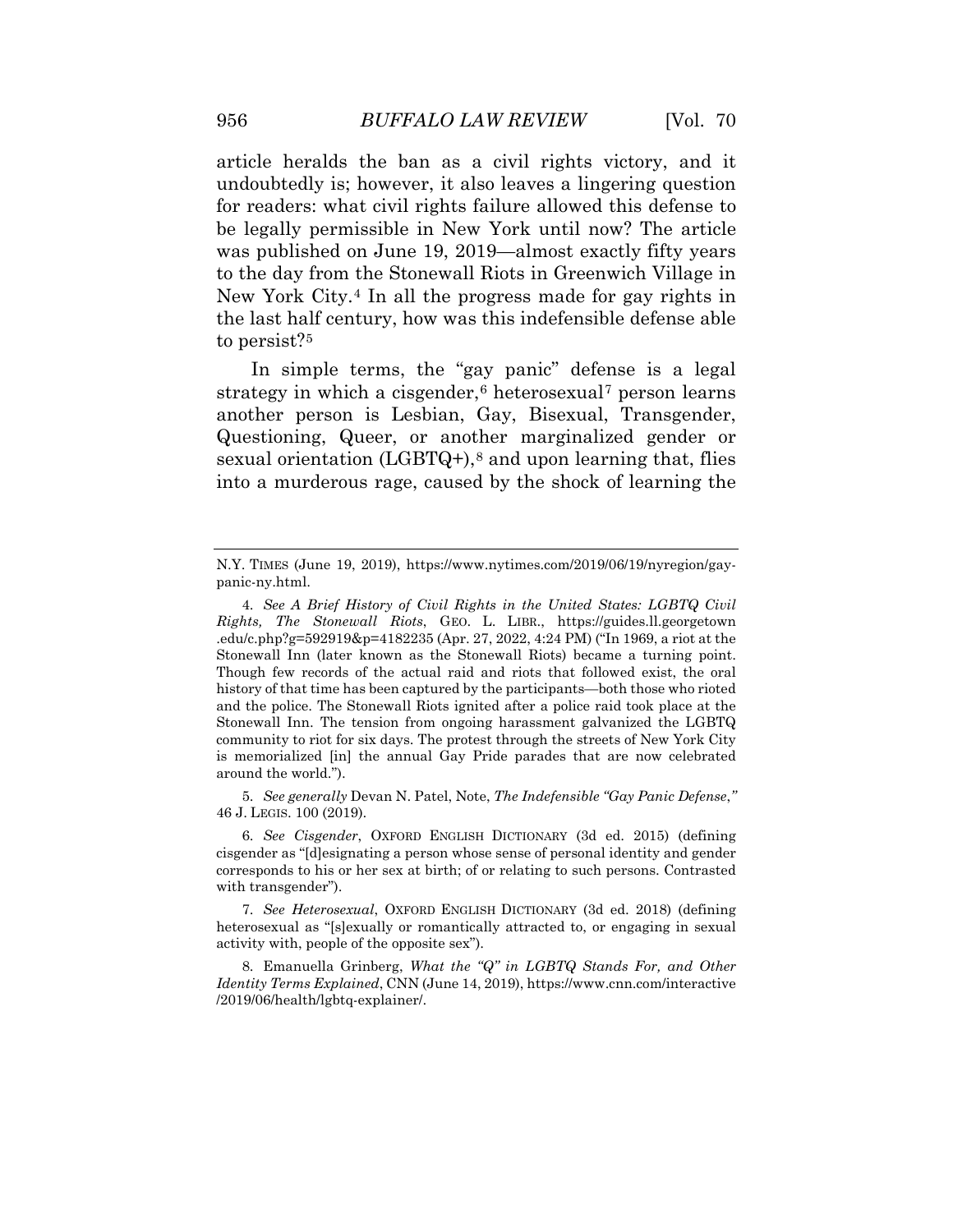victim's sexual orientation or gender identity.[9](#page-3-0) 

 people—especially transgender people—but instead to focus the impossibility of truly divorcing these identities when For clarity I will forgo the most widely known term "gay panic" for the more inclusive LGBTQ+ panic, except where historically necessary. I will also limit the focus to the term's use in law concerning violence motivated by sexual orientation. This choice is made not to diminish the devastating prevalence of violence against all LGBTQ+ this Comment and avoid over-simplifying queer identities in the law. The intersectionality of such queer identities and looking at a history of hate crimes does not go, and should not go, unacknowledged.

 the specific psychological term "gay panic" and its extrapolation to a legal defense strategy. I will next look at ensure the safety of the most vulnerable under the law. In this Comment, I will start by examining the history of its continued legal application despite changing public opinion, as well as judicial decisions and legislative accomplishments. Finally, I will propose changes to the Federal Rules of Evidence limiting the ability to use the LGBTQ+ panic defense in court as a much-needed antihomophobic stance from the legal community. While greater acceptance of the LGBTQ+ community is growing, the legal community still has a responsibility to act proactively to

#### I. BACKGROUND ON THE ORIGIN OF THE DEFENSE AND ITS USE IN LAW

In this Part, I will examine the origin of the term "gay panic" and its use in psychology, specifically the Diagnostic and Statistical Manual of Mental Disorders. Following this,

<span id="page-3-0"></span> 9. *LGBTQ+ "Panic" Defense*, NAT'L LGBT BAR ASS'N, <https://lgbtbar.org> /programs/advocacy/gay-trans-panic-defense/ (last vistited Mar. 16, 2022); Bill  Daley, *As the Abbreviation Grows, What Does LGBTQIA Stand For?*, CHI. TRIB. (Jun. 8, 2017, 9:32 AM), [https://www.chicagotribune.com/lifestyles/ct\\_lgbtqia](https://www.chicagotribune.com/lifestyles/ct_lgbtqia)  \_letters\_defined-htmlstory.html.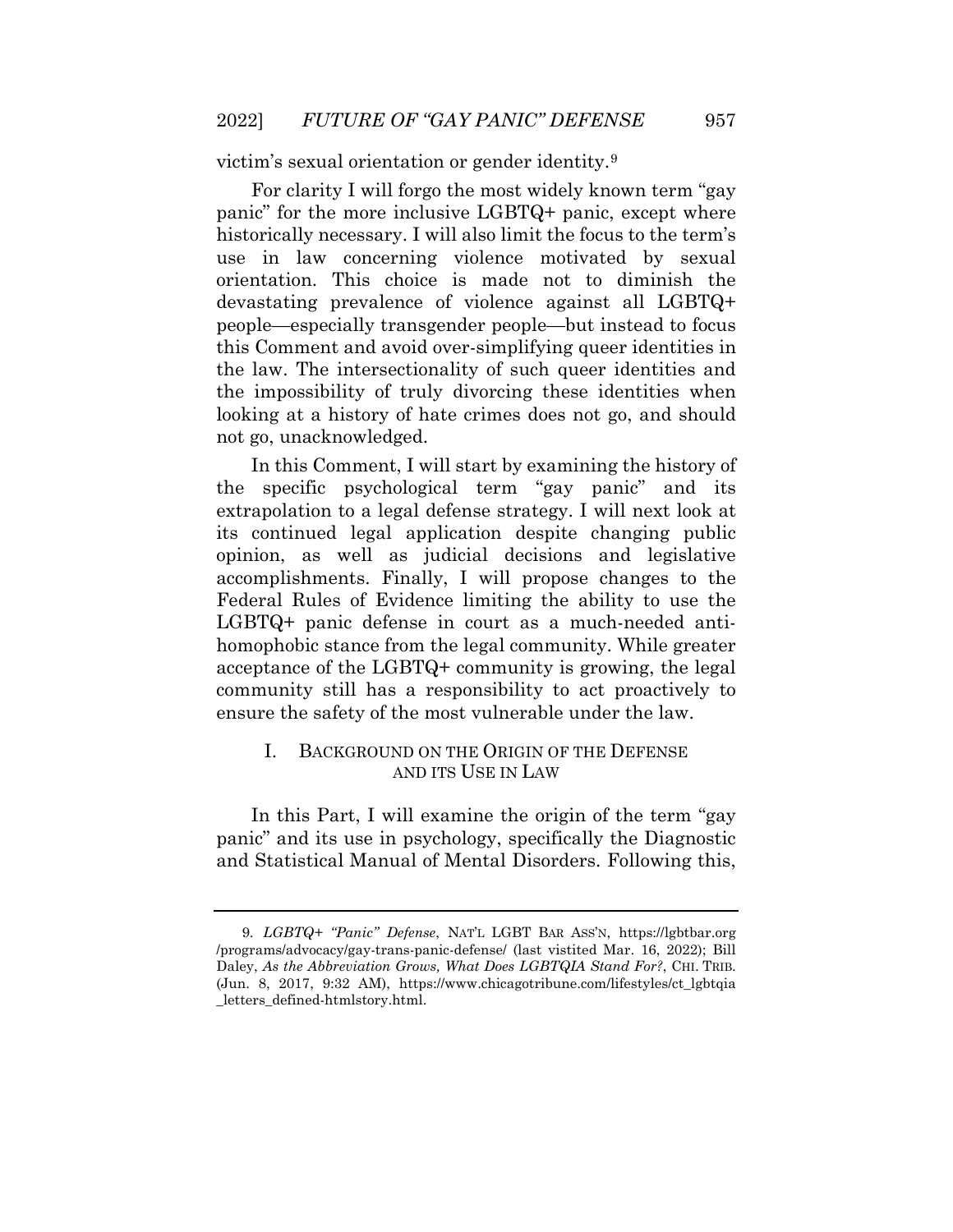I will analyze how the term was then extrapolated into legal arguments as a defense strategy for violent crimes against people in the LGBTQ+ community.

#### A. *Origin of the Term*

 a biological spectrum. In nature, many animals, including can be found in ancient traditions across the world, spanning ethnicities, religions, and traditions, such as the Torah of writings of Greek philosophers, and the ceremonial roles for Great, Lord Byron, Edward II, Hadrian, Julius Caesar, Throughout history, sexuality has always existed across beetles, sheep, fruit bats, dolphins, and orangutans, show homosexual [tendencies.](https://tendencies.10)<sup>[10](#page-4-0)</sup> In human sexuality, gay peoples' existence and contributions predate the gay rights movement by several millennia. References to homosexuality Ancient Judaism, the New Testament of Christianity, the LGBTQ+ people in Indigenous American nations.[11](#page-4-1) If not exclusively homosexual, many famous historical figures expressed bisexual desires, such as Socrates, Alexander the Michelangelo, Donatello, Leonardo da Vinci, Oscar Wilde, Vita Sackville-West, Alfonsina Storni, and Christopher Marlowe.<sup>[12](#page-4-2)</sup>

Despite the widespread knowledge of a sexuality spectrum, the United States has historically restricted gay rights. In 1625, a ship master was executed in Virginia for sodomy, the earliest administration of anti-sodomy laws in

<span id="page-4-0"></span><sup>10.</sup> *See* James Owen, *Homosexual Activity Among Animals Stirs Debate*, NAT'L GEOGRAPHIC (July 23, 2004), <https://www.nationalgeographic.com/science> /article/homosexual-animals-debate.

<span id="page-4-1"></span> 11. *See Genesis* 19:1–8; *Leviticus* 18:22, 20:13; 1 *Corinthians* 6:9–10; 1 *Timothy* 1:10; *Romans* 1:26–27; *Homosexuality*, STAN. ENCYC. PHIL. (Apr. 28  *Hidden History of Homosexuality in the US*, THE INDEP. (June 22, 2011, 12:00 2020), [https://plato.stanford.edu/entries/homosexuality;](https://plato.stanford.edu/entries/homosexuality) Johann Hari, *The*  AM), <https://www.independent.co.uk/news/world/americas/johann-hari-hidden>history-homosexuality-us-2300636.html.

<span id="page-4-2"></span> 12. *Same Sex Couples – News and Information*, [SEXUALDIVERSITY.ORG](https://SEXUALDIVERSITY.ORG), <https://www.sexualdiversity.org/news/same>/ (last visited Apr. 25, 2022).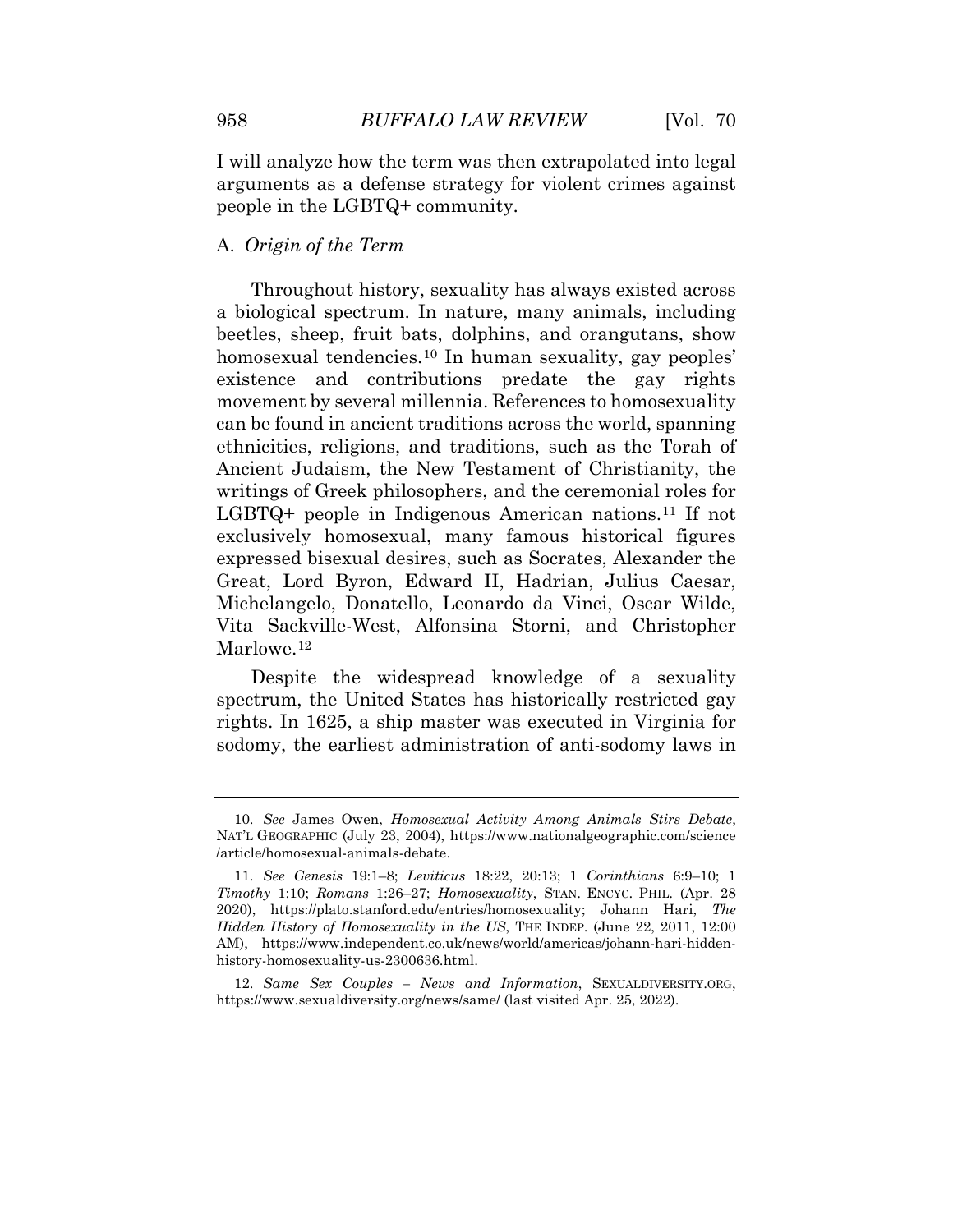figures have been openly gay, such as President Grover the United [States.](https://States.13)[13](#page-5-0) Although some American historical Cleveland's sister and de facto first lady in his first term, Rose "Libby" Cleveland, much of the LGBTQ+ history is based in speculation.<sup>[14](#page-5-1)</sup> Explicit anti-gay legislation restricted many historical figures' expressions of sexuality. Information surrounding these figures is often limited to rumors, such as those surrounding bachelor President James Buchanan's sexuality.[15](#page-5-2)

 Although some strides were made in the early days of Culturally, similar restrictions have limited expressions of sexuality beyond cisgender and heterosexual expressions. cinema, regulation surrounding indecency in movies set back efforts to show queer stories, stifling them for much of the twentieth [century.](https://century.16)[16](#page-5-3) Despite media regulations and codified laws, public recognition of homosexuality continued to

<span id="page-5-0"></span> 13. *See* Dana Liebelson, *Why Do So Many States Still Have Anti-Sodomy Laws?*, WK. (Apr. 8, 2013), <https://theweek.com/articles/465821/why-many>states-still-have-antisodomy-laws.

<span id="page-5-1"></span> *Here Are Her Love Letters.*, WASH. POST (June 20, 2019), <https://www.washington> plots. Although lesbian was only a word used in reference to Sappho's poetry, the intimate . . . . One letter describes 'long rapturous embraces' that 'carry us both 14. *See* Gillian Brockell, *A Gay First Lady? Yes, We've Already Had One, and*  [post.com/history/2019/06/20/she-was-once-first-lady-she-is-buried-next-her-long](https://post.com/history/2019/06/20/she-was-once-first-lady-she-is-buried-next-her-long)  time-female-partner/ (Brockell describes the nearly thirty-year relationship between Evangeline Simpson Whipple and Rose Cleveland including love letters, romantic nicknames, their immigration to Tuscany, and their neighboring burial romantic friendship was "undoubtedly sexual, in addition to loving and in one to the summit of joy, the end of search, the goal of love!'").

<span id="page-5-2"></span><sup>15.</sup> *See* Thomas Balcerski, *The 175-Year History of Speculating About President James Buchanan's Bachelorhood*, SMITHSONIAN MAG. (Aug. 27, 2019), <https://www.smithsonianmag.com/history/175-year-history-examining-bachelor>president-james-buchanans-close-friendship-william-rufus-king-180972992/.

<span id="page-5-3"></span> 16. *See* Sophie Cleghorn, *Film: The Hollywood Production Code of 1930 and LGBT Characters*, MEDIUM (Nov. 6, 2017),<https://medium.com/@sophiecleg/how>did-the-hollywood-production-code-of-1930-shape-the-representation-of-lgbtcharacters-in-film-93e92a4fec62 ("This set the stage for *Wings* which was directed by William A. Wellman in 1927 and featured what is considered the first gay kiss in an American film. *Wings* follows two Air Force pilots in World War I, Jack and Dave, who compete for the affections of a beautiful girl before discovering the true love they feel for each other.").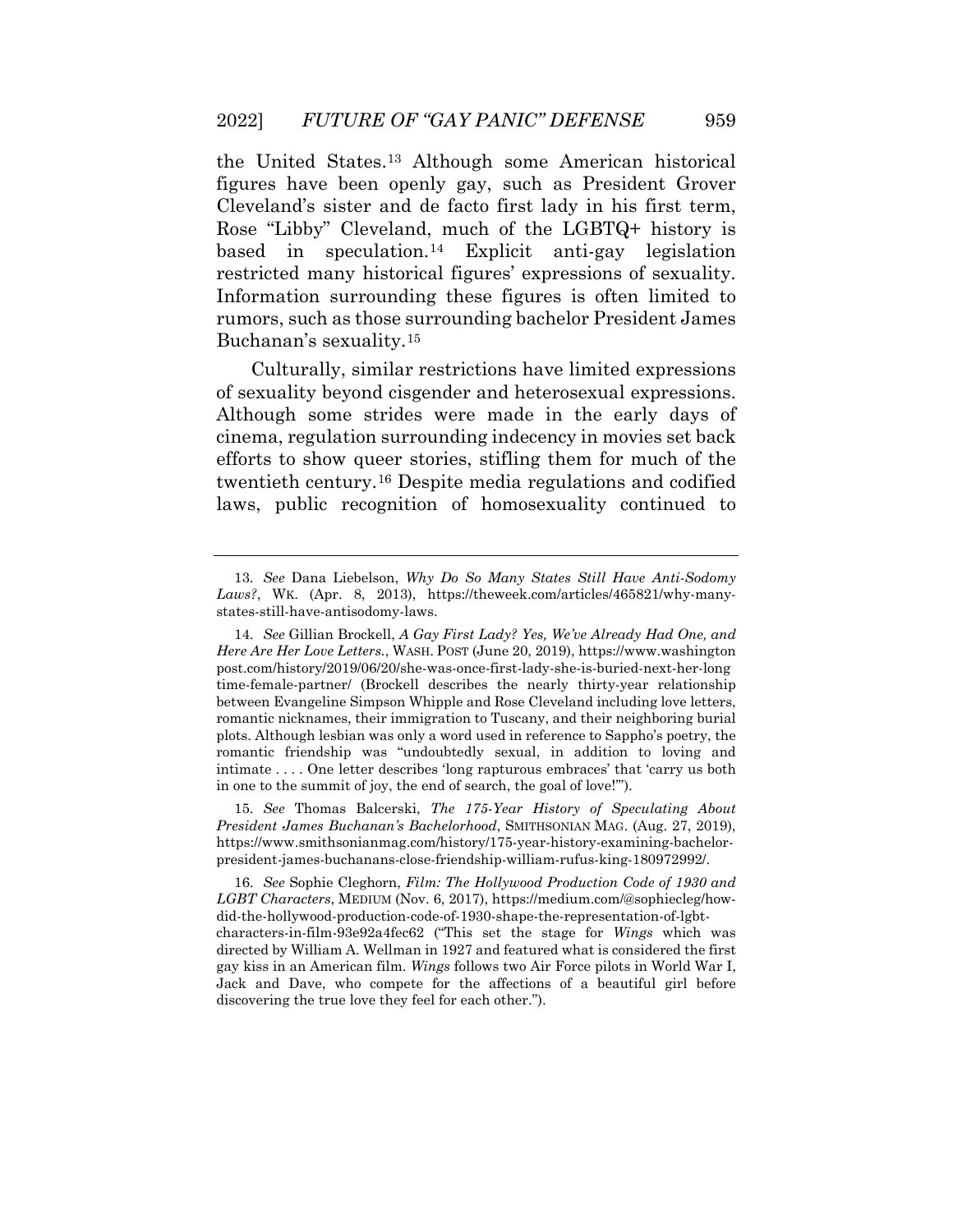increase. With more visibility came more attempts to study and analyze homosexuality, particularly in the rapidly expanding fields of psychology and psychiatry.

 prevailing attitude of the psychiatric community: it was a mental disorder for deviants on the level of pedophilia and sadism.[19](#page-6-2) Not long after the DSM-I was released, with its the term took on a new life, and was manipulated into its more widely known definition, meaning the reactionary use To standardize the field of psychiatry, the American Psychiatry Association published the "Diagnostic and Statistical Manual of Mental Disorders," known as the DSM-I, in 1952. This manual listed all recognized mental disorders to assist psychiatrists in classifications and diagnoses.[17](#page-6-0) One such mental disorder found in the DSM-I was "homosexuality" as a "sociopathic personality disturbance."[18](#page-6-1) Despite research on homosexuality from various psychologists showing the normality of homosexuality, the DSM-I's classification showed the inclusion of the psychological term of "panic, acute homosexual,"<sup>[20](#page-6-3)</sup> came the first iteration of "gay panic," or LGBTQ+ panic, as a legal defense strategy. As a strategy, of violence, separating and broadening its previous psychiatric definition.

Homosexuality as a mental disorder would remain in the official DSM until 1973, even after the DSM was revised into the DSM-II.[21](#page-6-4) Throughout the 1960s, gay activists worked in and around the American Psychology Association to

<span id="page-6-2"></span><span id="page-6-1"></span><span id="page-6-0"></span> 17. *See* AM. PSYCHIATRIC ASS'N, THE DIAGNOSTIC AND STATISTICAL MANUAL OF MENTAL DISORDERS (1st ed. 1952).

 18. *Id.* at 38–39.

 19. *Id.* at 39.

<sup>20.</sup> *Id.* at 121.

<span id="page-6-4"></span><span id="page-6-3"></span> 21. *See The A.P.A. Ruling on Homosexuality: The Issue Is Subtle, The Debate Still On*, N.Y. TIMES (Dec. 23, 1973), <https://www.nytimes.com/1973/12/23> /archives/the-issue-is-subtle-the-debate-still-on-the-apa-ruling-on.html.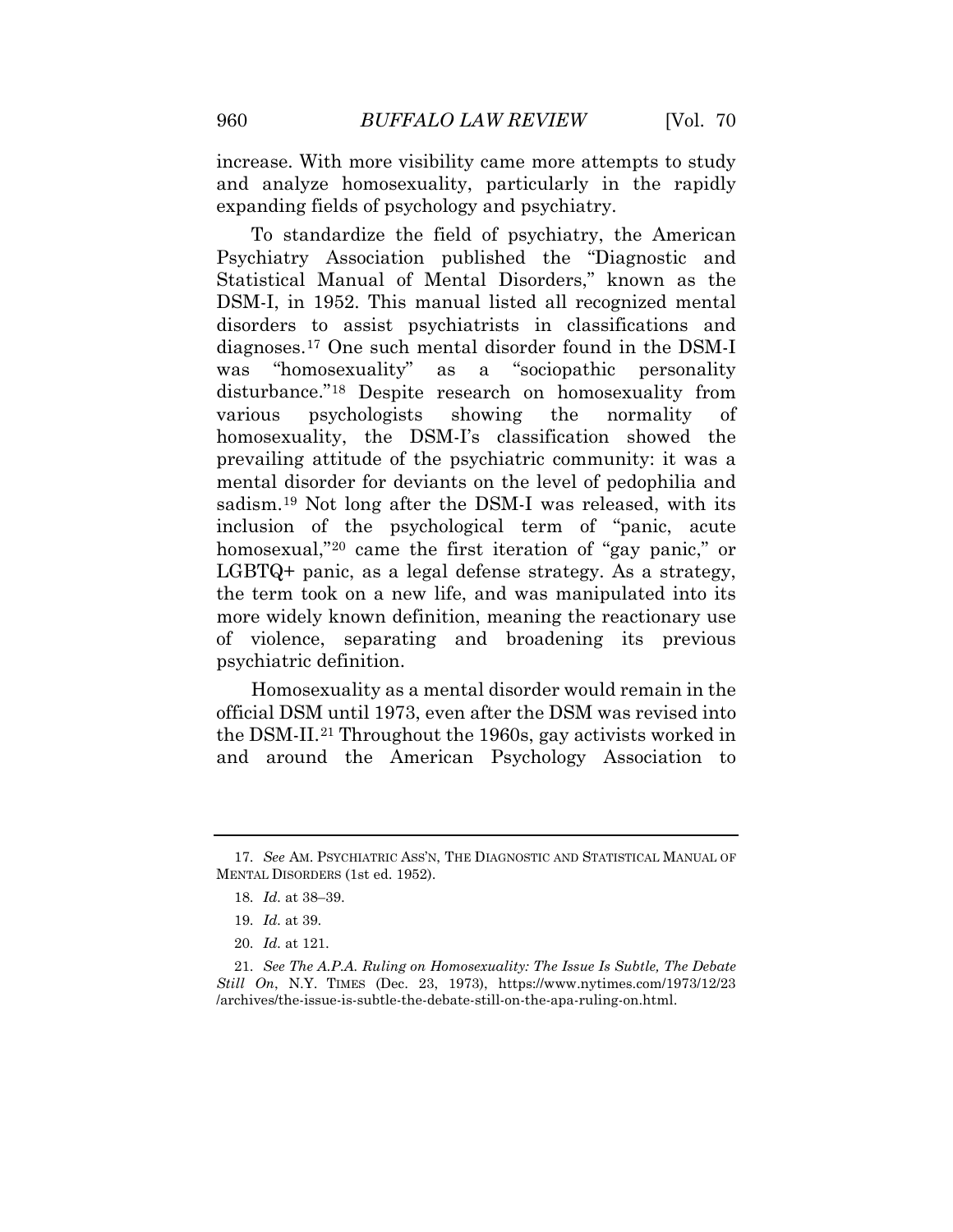declassify homosexuality as a disorder.<sup>[22](#page-7-0)</sup> In one of the more memorable actions, a gay psychiatrist, Dr. John Fryer, spoke in disguise as Dr. H. Anonymous (due to the risk of openly Facing pressure from gay rights activists following decision to remove homosexuality as a mental disorder was identifying as gay) to testify on behalf of the declassification committee at a conference in 1972.[23](#page-7-1) In addition to Dr. Fryer's appearance on panels, gay activists also disrupted panels and gave speeches to make a clear statement to the psychological community: "Stop it, you're making me sick."[24](#page-7-2) successful movements such as the Stonewall Riots, the term was eventually removed in 1973.[25](#page-7-3) Despite some initial dissent in the psychology and psychiatry communities, the supported by scientific research from psychologists on human sexuality.[26](#page-7-4) The classification of homosexuality as a psychiatric disorder was removed in the sixth reprinting of the DSM-II in 1973.[27](#page-7-5) 

#### B. *The Early Uses of LGBTQ+ Panic as a Legal Defense*

The DSM-I's initial definition of "gay panic" was a reactionary use of violence. This definition was utilized soon after the DSM-I's publication. One of the earliest documented uses of LGBTQ+ panic as a mitigating factor occurred during the trial for the murder of William T. Simpson, in which the defendants claimed Simpson's homosexuality was a mitigating factor for their crime.<sup>[28](#page-8-0)</sup> On

<span id="page-7-0"></span><sup>22.</sup> *See* Ray Levy Uyeda, *How LGBTQ+ Activists Got "Homosexuality" Out of the DSM*, JSTOR DAILY (May 26, 2021), <https://daily.jstor.org/how-lgbtq>activists-got-homosexuality-out-of-the-dsm/.

 23. *Id.* 

 24. *Id.* 

<sup>25.</sup> *See The A.P.A. Ruling on Homosexuality*, *supra* note 20.

 26. *See id.* 

<span id="page-7-5"></span><span id="page-7-4"></span><span id="page-7-3"></span><span id="page-7-2"></span><span id="page-7-1"></span><sup>28.</sup> *See* Graham Brunk, *1954 Miami Murder Leads to 'Homosexual Panic*,*'*  ERIE GAY NEWS, <https://www.eriegaynews.com/news/article.php?recordid=2017> 11williamtsimpson (last visited Apr. 27, 2022).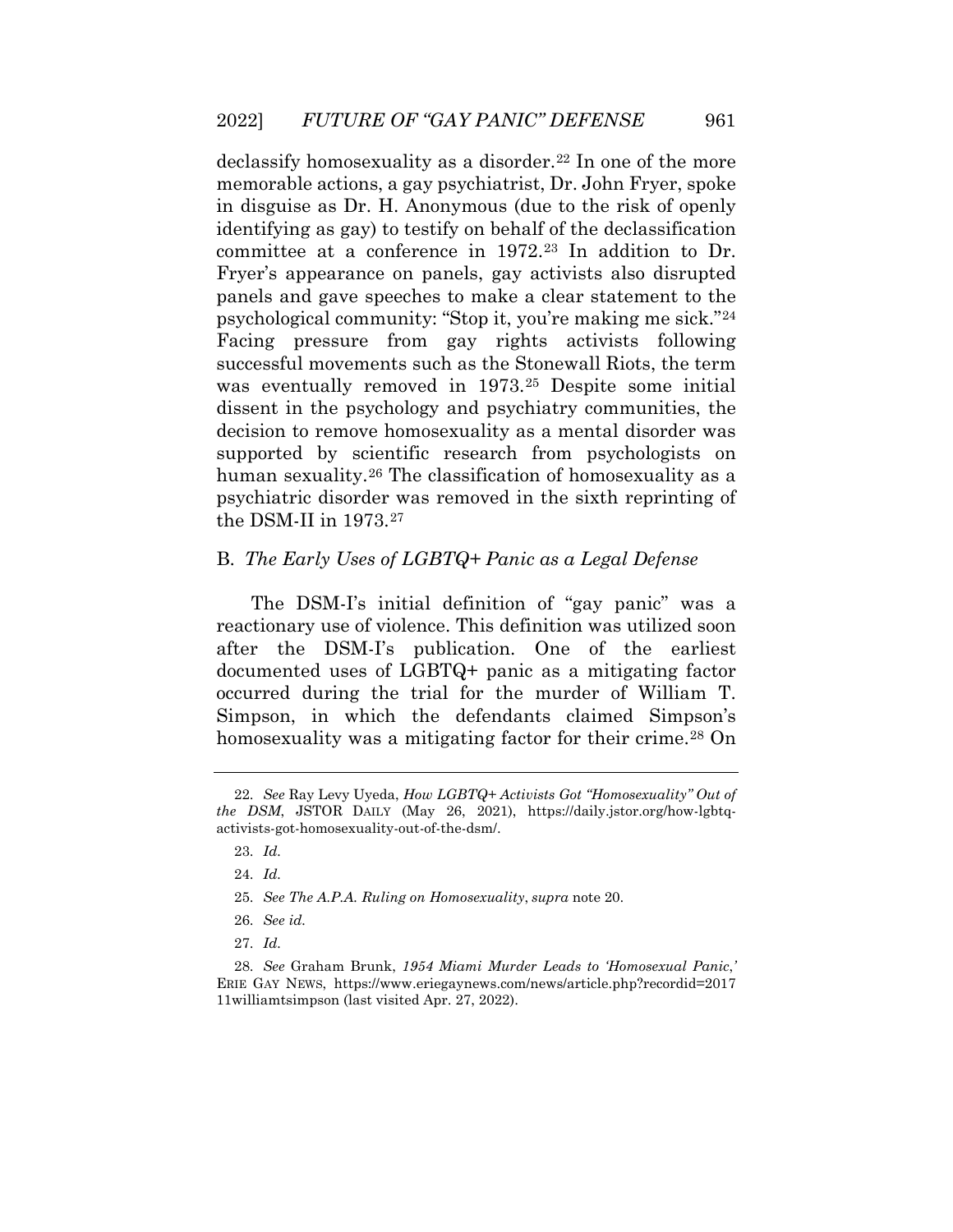was propositioned by Charles Lawrence.<sup>[30](#page-8-2)</sup> Unbeknownst to Simpson, Lawrence was notorious in Miami for scamming they had previously limited their crimes to theft until August down in gravel, taking off with the twenty-five dollars August 2, 1954, Simpson, a 27-year-old flight attendant, arrived from Detroit in his home city of Miami. He had told a co-worker about a scheduled date he had that evening.[29](#page-8-1) On the way to his date, Simpson stopped at a bar, where he gay men by propositioning and then robbing them.[31](#page-8-3) Lawrence would lure gay men into a secluded area under a bridge with the promise of relations, and then his accomplice, Lewis Killen, would rob the victim.<sup>[32](#page-8-4)</sup> While the two were known for this modus operandi, called "rolling" gay men, 2, when they escalated to lethal violence for unknown reasons.[33](#page-8-5) Lawrence shot Simpson, and the two left him face-Simpson had on him at the time.<sup>34</sup> Two Miami residents found Simpson's body, where it had been left in a roadway in a pool of blood.[35](#page-8-7)

 The very next day, the *Miami Daily News* reported the murder, indicating its location as a "Lovers Lane" based on its alleged popularity in the gay community for its seclusion. Even in Miami, known for its popular and vibrant underground gay club scene, 1950s Florida was not a hospitable place for same-sex relations.[36](#page-9-0) *Miami Daily News*  referenced Simpson's suspected sexuality, leading the story

36. *See* Brunk, *supra* note 28.

<span id="page-8-2"></span><span id="page-8-1"></span><span id="page-8-0"></span> *'Homosexual Panic' in 1954*, LGBTQ NATION (Oct. 23, 2017), <https://www.lgbtq> 29. Graham Brunk, *How the Murder of a Flight Attendant in Miami Led to a*  [nation.com/2017/10/murder-flight-attendant-miami-led-homosexual-panic](https://nation.com/2017/10/murder-flight-attendant-miami-led-homosexual-panic)-1954/.

 30. *Id.* 

 31. *Id.* 

 32. *Id.* 

 33. *Id.* 

 34. *Id.* 

<span id="page-8-7"></span><span id="page-8-6"></span><span id="page-8-5"></span><span id="page-8-4"></span><span id="page-8-3"></span> 35. *Death in Miami*, DAILY MIRROR (Nov. 20, 2010), <https://ladailymirror.com> /2010/11/20/death-in-miami/.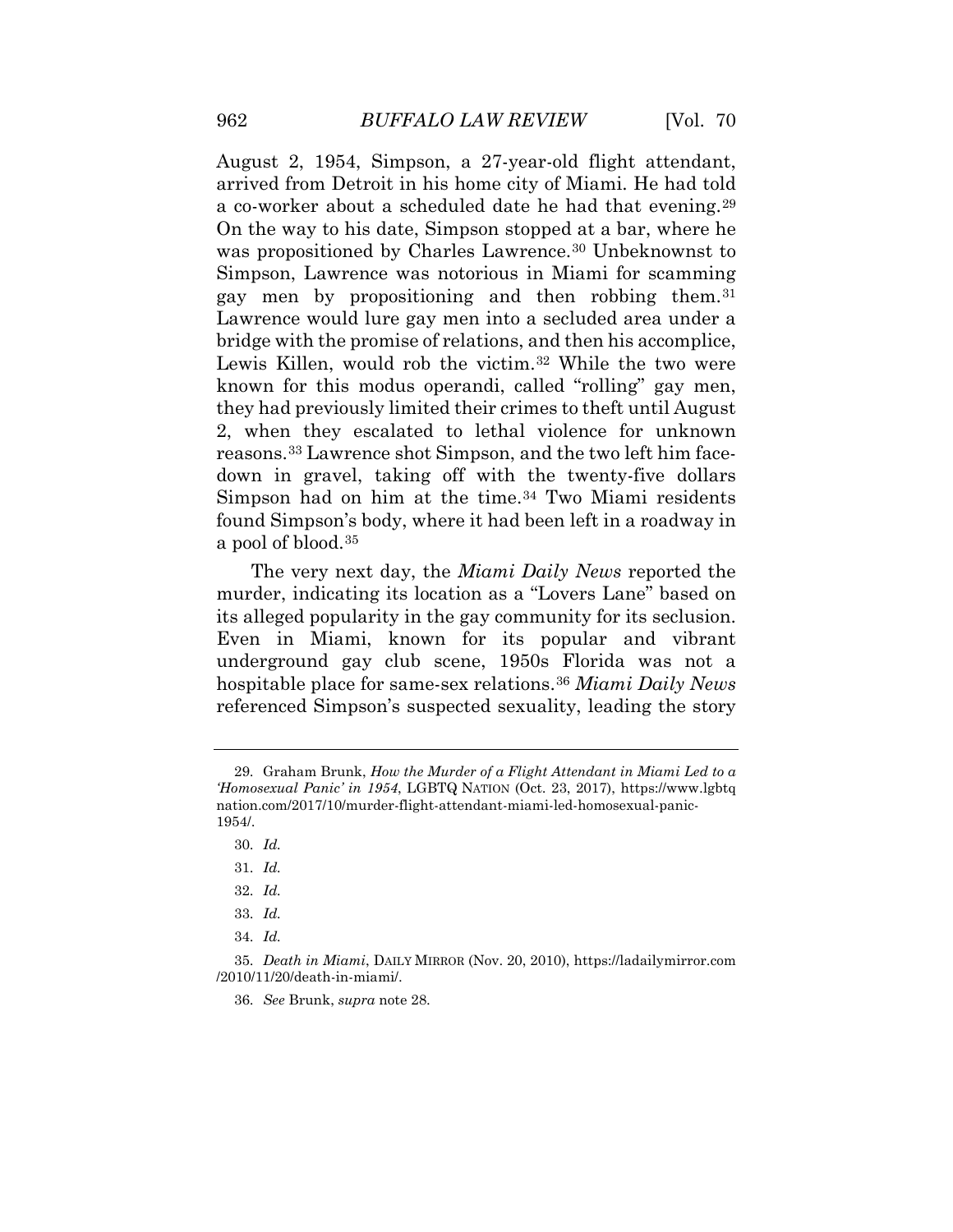mainstream media eclipsed all other details, stealing focus from the horror of the crime itself.[38](#page-9-2) Capitalizing on the community's interest in and outrage by Simpson's sexuality, to gain traction in the local media circuit.[37](#page-9-1) The purported scandal of homosexuality, even suspected homosexuality, in the newspaper published a follow-up story only a week after Simpson's murder, titled "Pervert Colony Uncovered in Simpson Slaying Probe," about a nearby area that was home to about 500 gay men.[39](#page-9-3) Even with a full confession from both killers—Lawrence and Killen both admitted to the murder the media at the time focused instead on Simpson's own "culpability."[40](#page-9-4) One newspaper even claimed that Simpson had been looking to become "queen" of the colony, despite Simpson's own modest lifestyle and inactivity in Miami's gay scene.[41](#page-9-5) Lawrence and Killen argued at their joint trial that although they had made a habit of robbing gay men in this manner, with Simpson they felt unsafe.<sup>42</sup> They argued Simpson made unwanted sexual advances towards Lawrence as well.[43](#page-9-7) Negative public attitudes about gay people, as well as the media coverage surrounding Simpson's death, inevitably influenced the trial and its outcome.[44](#page-9-8) Even with their admissions, both Lawrence and Killen were convicted of manslaughter—a lesser charge than murder—for their roles in the death of Simpson.[45](#page-10-0) Killen would later appeal this conviction arguing that the jury had been improperly instructed on the manslaughter charge, but the judge upheld the previous decision and Killen would go on to serve 20

- <span id="page-9-5"></span>41. *Id.*
- 42. Brunk, *supra* note 27.
- <span id="page-9-7"></span><span id="page-9-6"></span>43. *Id.*
- 44. *See id.*
- <span id="page-9-8"></span>45. *Id.*

<span id="page-9-0"></span> 37. *Id.* 

<span id="page-9-3"></span><span id="page-9-2"></span><span id="page-9-1"></span> 38. *Id.* 

 39. *Id.* 

<span id="page-9-4"></span> 40. *Id.*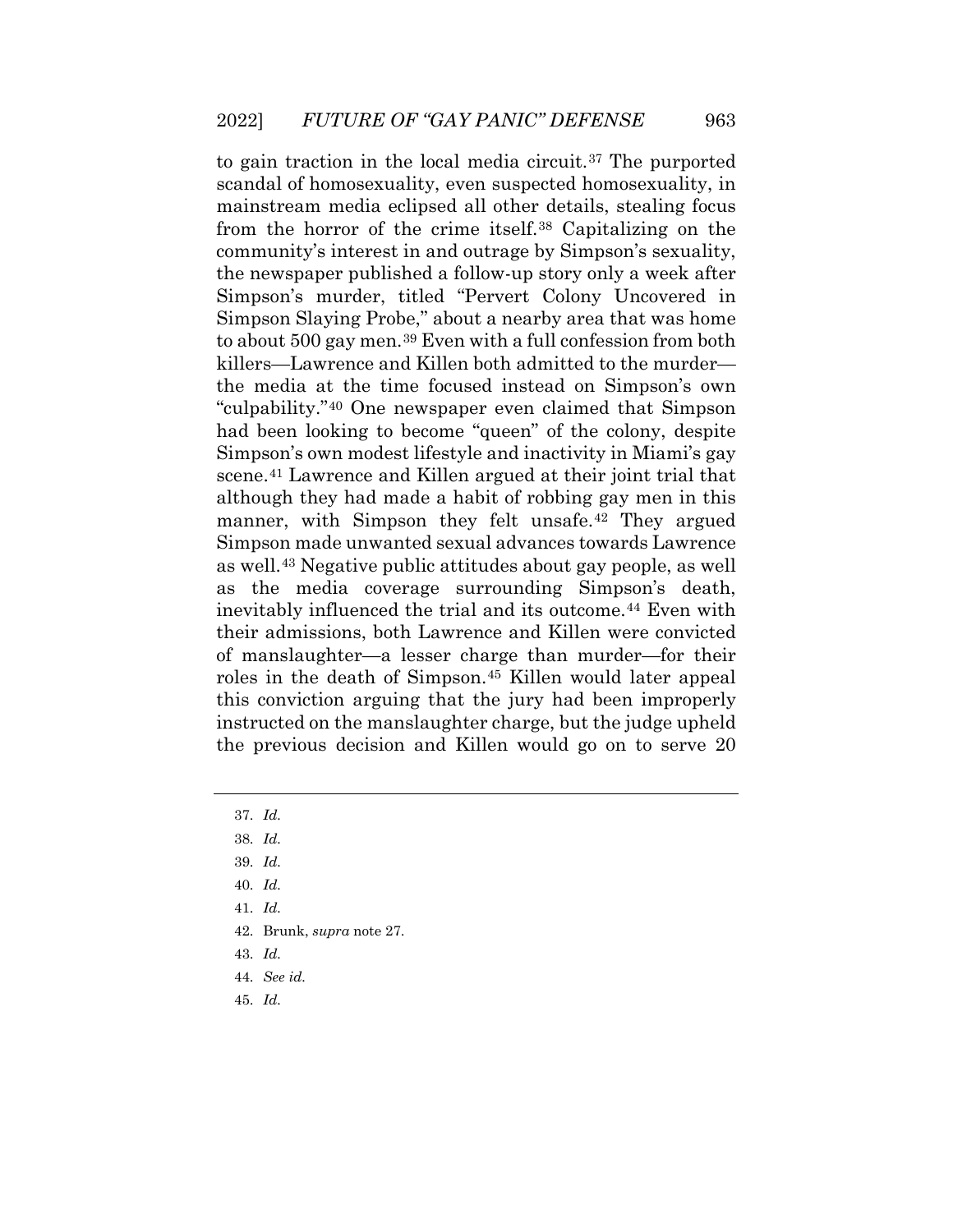years in prison.[46](#page-10-1)

 Following its use in the trials of Lawrence and Killen for diminished capacity due to the "ambush" by Jenny Jones and the murder of Simpson, the LGBTQ+ panic defense strategy's use continued. One event that brought attention to the defense was in the trial for the murder of Scott Amedure.[47](#page-10-2) In 1995, a local talk show, hosted by Jenny Jones, discussed the topic of secret admirers.[48](#page-10-3) Amedure's friend Jonathan Schmitz was a guest on that show, and Jones invited Amedure on to confess his crush on Schmitz.[49](#page-10-4) Schmitz appeared on stage and greeted a female friend, thinking she was the secret admirer, but was soon shocked to see Amedure walk out and to hear him introduced as the real secret admirer.[50](#page-10-5) Three days later, Schmitz drove to Amedure's house and shot him twice.<sup>51</sup> Schmitz left the scene and called 911 to confess to the shooting.[52](#page-10-7) He attributed the reveal on Jenny Jones's show as the initial inciting incident, but the final provocation came when he received an unsigned suggestive note at his home, presumably written and delivered by Amedure.[53](#page-10-8) Schmitz, although he had previously admitted to the killing, pled not guilty at his arraignment. At trial, Schmitz claimed that he suffered from the "betray[al]" of Amedure's confession.[54](#page-11-0) He stated that his psyche was so damaged that he could not form general or

<span id="page-10-1"></span><span id="page-10-0"></span><sup>46.</sup> *Id.*; Killen v. State, 92 So. 2d 825, 826 (Fla. 1957).

 47. *LGBTQ+ "Panic" Defense*, *supra* note 8.

 48. *Id.* 

 49. *Id.* 

<span id="page-10-7"></span><span id="page-10-6"></span><span id="page-10-5"></span><span id="page-10-4"></span><span id="page-10-3"></span><span id="page-10-2"></span><sup>50.</sup> *See* Associated Press, *Fatal Shooting Follows Surprise on TV Talk Show*, N.Y. TIMES (Mar. 12, 1995), <https://timesmachine.nytimes.com/timesmachine> /1995/03/12/406595.html.

 51. *See id.* 

 52. *See id*; People v. Schmitz, 586 N.W.2d 766, 768 (Mich. Ct. App. 1998).

 53. *See Fatal Shooting Follows Surprise on TV Talk Show*, *supra* note 49.

<span id="page-10-8"></span><sup>54.</sup> *Schmitz*, 586 N.W.2d at 768.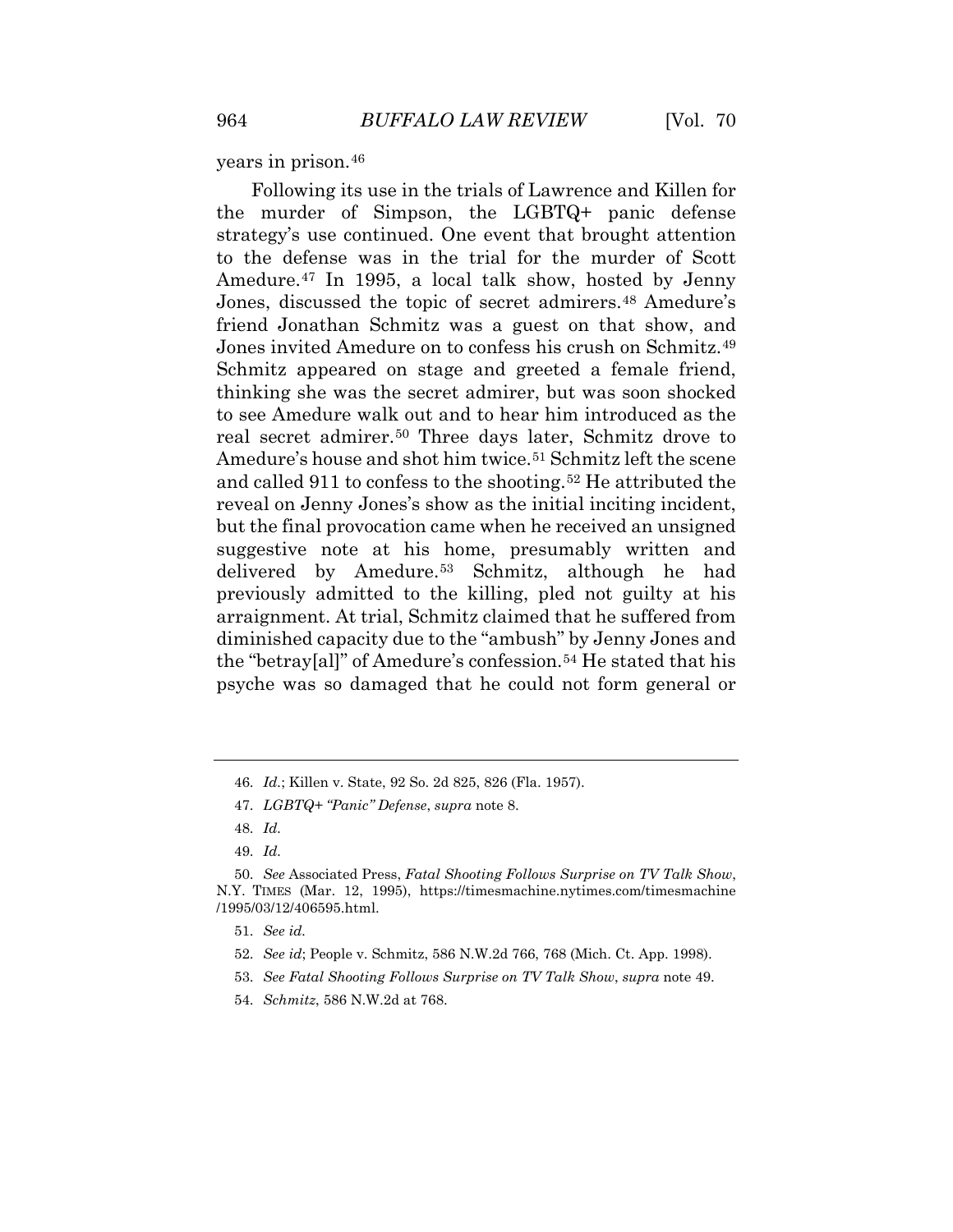murder and using a firearm in a felony.<sup>[56](#page-11-2)</sup> Although Schmitz offense of second-degree murder.[57](#page-11-3) While over forty years specific intent.[55](#page-11-1) Schmitz was charged with first-degree personally called the police after committing the crime, the jury seemed to be convinced by the argument made by the defense at trial and returned a guilty verdict of the lesser had passed since Simpson's 1954 murder, the jury was still persuaded that a crime motivated by homophobia deserved a lesser sentence.

 Wyoming when one evening he went to a bar and met Aaron In 1998, one of the most widely known anti-gay hate crimes was committed: the murder of Matthew Shepard.[58](#page-11-4) Shepard was an openly gay college student studying in McKinney and Russell Henderson.[59](#page-11-5) Similar to Simpson's attackers' motive, McKinney and Henderson told police they planned to lure Shepard into McKinney's truck to rob him.[60](#page-11-6) McKinney and Henderson kidnapped, robbed, and pistol-whipped Shepard.<sup>[61](#page-11-7)</sup> They tied him to a fence, beat him, and left him for dead in the freezing cold for eighteen hours until he was found.[62](#page-11-8) Shepard died five days later from his injuries.[63](#page-12-0) McKinney and Henderson were charged with attempted murder and their girlfriends, Chasity V. Pasley and Kristen L. Price, were charged as accessories.[64](#page-12-1)

 55. *Id.* 

 56. *See Fatal Shooting Follows Surprise on TV Talk Show*, *supra* note 49.

 57. *See id.* 

<span id="page-11-4"></span><span id="page-11-3"></span><span id="page-11-2"></span><span id="page-11-1"></span><span id="page-11-0"></span><sup>58.</sup> Jude Sheerin, *Matthew Shepard: The Murder That Changed America*, BBC NEWS (Oct. 26, 2018), <https://www.bbc.com/news/world-us-canada-4596> 8606.

 59. *See id.* 

 60. *Id.* 

<span id="page-11-8"></span><span id="page-11-7"></span><span id="page-11-6"></span><span id="page-11-5"></span> N.Y. TIMES (Oct. 13, 1998), [https://www.nytimes.com/1998/10/13/us/gay-man-](https://www.nytimes.com/1998/10/13/us/gay-man)61. James Brooke, *Gay Man Dies From Attack*, *Fanning Outrage and Debate*, dies-from-attack-fanning-outrage-and-debate.html.

<sup>62.</sup> Sheerin, *supra* note 57.

<sup>64.</sup> Brooke, *supra* note 60.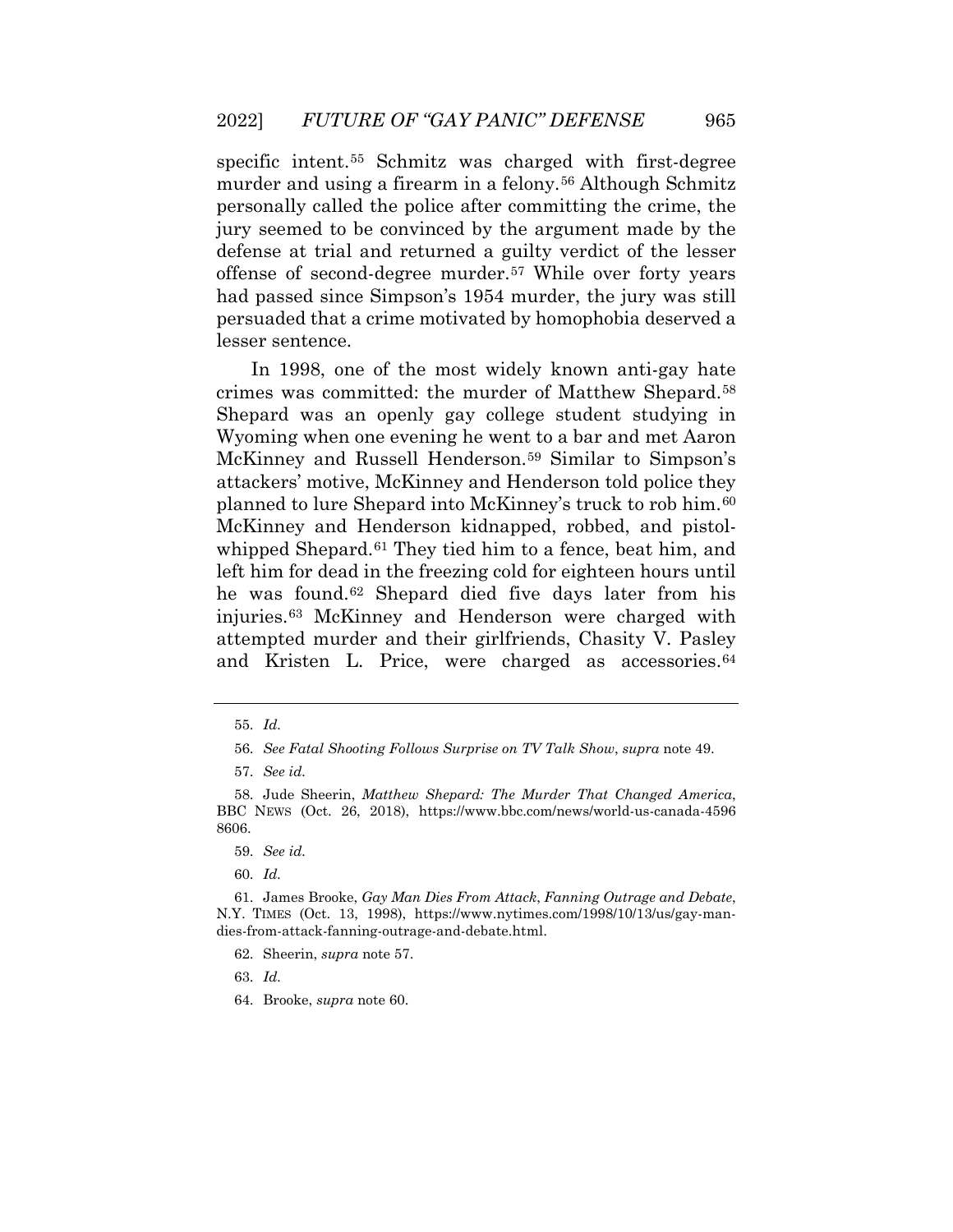Investigators at the time said that although robbery was the women claimed, Shepard had embarrassed the men by making a pass at McKinney.[65](#page-12-2) At trial, McKinney's lawyers tried to argue that McKinney's actions were the result of Shepard touching him, causing McKinney to fly into a violent motivating force, the violence escalated when, as one of the rage.<sup>[66](#page-12-3)</sup> This argument was dismissed by the judge.<sup>[67](#page-12-4)</sup> Both McKinney and Henderson received two life sentences, but they evaded death penalty sentences.[68](#page-12-5) 

 Hampton of Dallas drew criticism after easing the sentence sentencing decision by saying, "I put prostitutes and gays at about the same level, . . . and I'd be hard put to give somebody life for killing a prostitute.["71](#page-13-0) In addition, Although in the trial for the murder of Matthew Shepard the judge explicitly dismissed this rationalization of McKinney's and Henderson's violent rage resulting from Shepard's purported actions, other judges have taken different approaches that show implicit and sometimes explicit biases. Some judges have even spoken publicly about how their biases pertaining to homophobically motivated violence affected their decisions. In 1988, Judge Jack of an eighteen-year-old murderer, Richard Lee Bednarski, when Hampton learned the victims were gay.<sup>[69](#page-12-6)</sup> Hampton claimed that the victims would not have been murdered "if they hadn't been cruising the streets picking up teen-age boys."[70](#page-12-7) Hampton went on to describe his opinions behind his Hampton attempted to justify his reasoning by assuming the

70. *Id.* 

<span id="page-12-1"></span><span id="page-12-0"></span> 65. *Id.* 

<sup>66.</sup> Sheerin, *supra* note 57.

 67. *Id.* 

 68. *Id.* 

<span id="page-12-7"></span><span id="page-12-6"></span><span id="page-12-5"></span><span id="page-12-4"></span><span id="page-12-3"></span><span id="page-12-2"></span> TIMES (Dec. 17, 1988), <https://www.nytimes.com/1988/12/17/us/texas-judge>-69. Lisa Belkin, *Texas Judge Eases Sentence for Killer of 2 Homosexuals*, N.Y. eases-sentence-for-killer-of-2-homosexuals.html.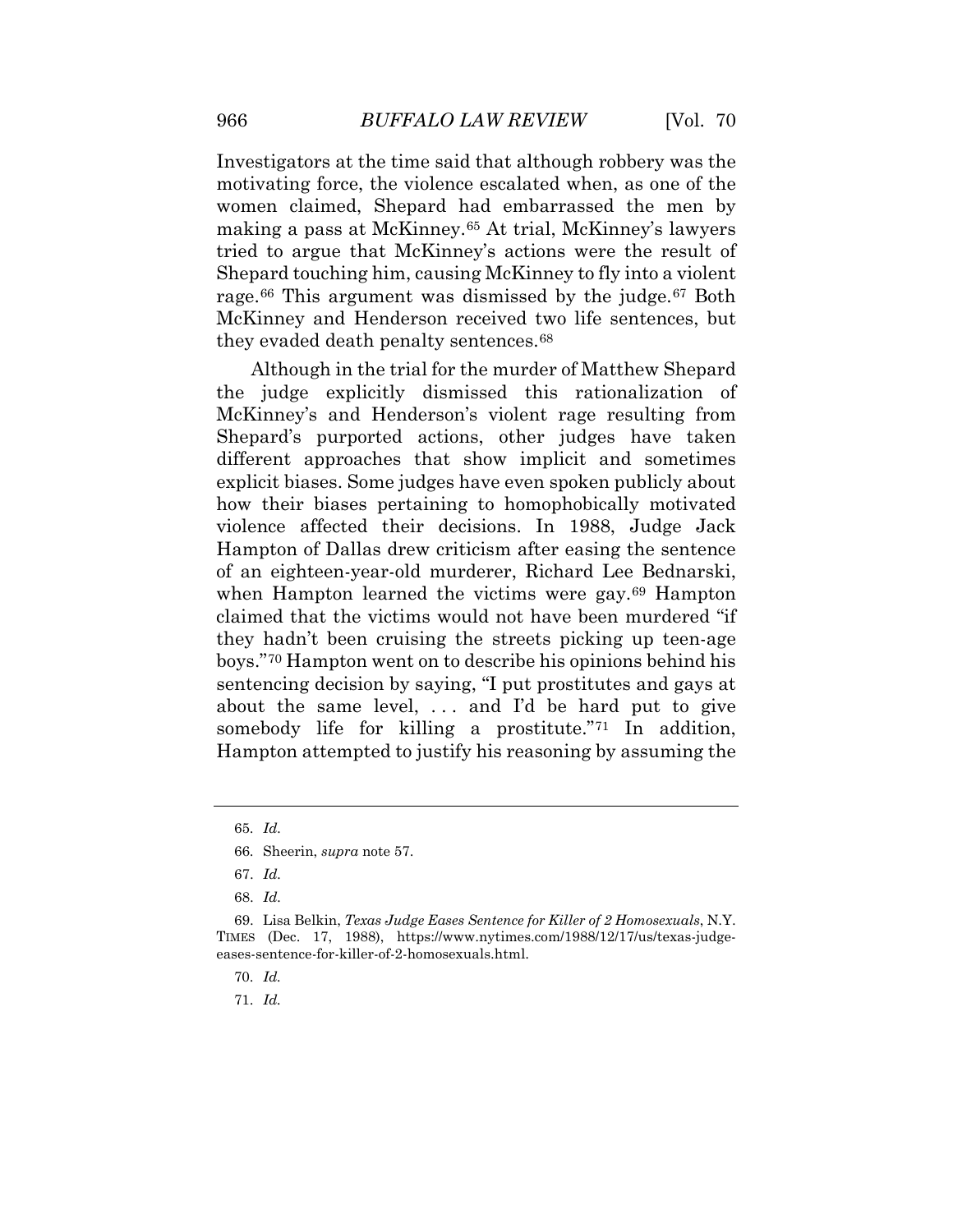victims were "cruising," stating, ''I don't care much for queers cruising the streets. I've got a teen-age boy"—even though no conclusive evidence was presented at trial that the victims had solicited sexual relations.[72](#page-13-1) Evidence was presented through witness testimony that the defendant, with a group of high school friends, had set out to harass gay men and had entered the victims' car with the intention of violently assaulting them.[73](#page-13-2) Despite this evidence, Hampton chose to disregard the prosecution's desired sentence of life imprisonment and chose to sentence the defendant to thirty years.[74](#page-13-3) When asked about his decision, Hampton stated, "I did what I thought was right."[75](#page-13-4) Hampton was censured by a judicial panel in 1989 for his comments following this sentence.[76](#page-13-5) In 1993, he also narrowly lost a race for a position on the Texas Court of Appeals, possibly due to his rationale for leniency in the sentencing, as Democrats stated that about one-fifth of Hampton's opponent's fundraising had come from gay supporters and LGBTQ+ organizations.[77](#page-13-6) 

 sentence of David Nelson Thacker after his killing of Douglas Although politically defeated, Hampton's sentiments and thus lenient sentencing regarding crimes of this nature were certainly not unique to him. In 1994, Judge David Young of Utah drew similar criticism for reducing the Koehler, which was motivated by Koehler's sexual orientation.[78](#page-14-0) Thacker had met Koehler at a bar, and they went back together to Thacker's bedroom, where they used

<span id="page-13-0"></span> 72. *Id.* 

 73. *Id.* 

 74. *Id.* 

 75. *Id.* 

<span id="page-13-6"></span><span id="page-13-5"></span><span id="page-13-4"></span><span id="page-13-3"></span><span id="page-13-2"></span><span id="page-13-1"></span> *Man's Killer*, N.Y. TIMES (Aug. 17, 1994), <https://www.nytimes.com/1994/08/17> 76. Associated Press, *Judge Draws Protests After Cutting Sentence of Gay*  /us/judge-draws-protests-after-cutting-sentence-of-gay-man-s-killer.html.

 77. *Id.*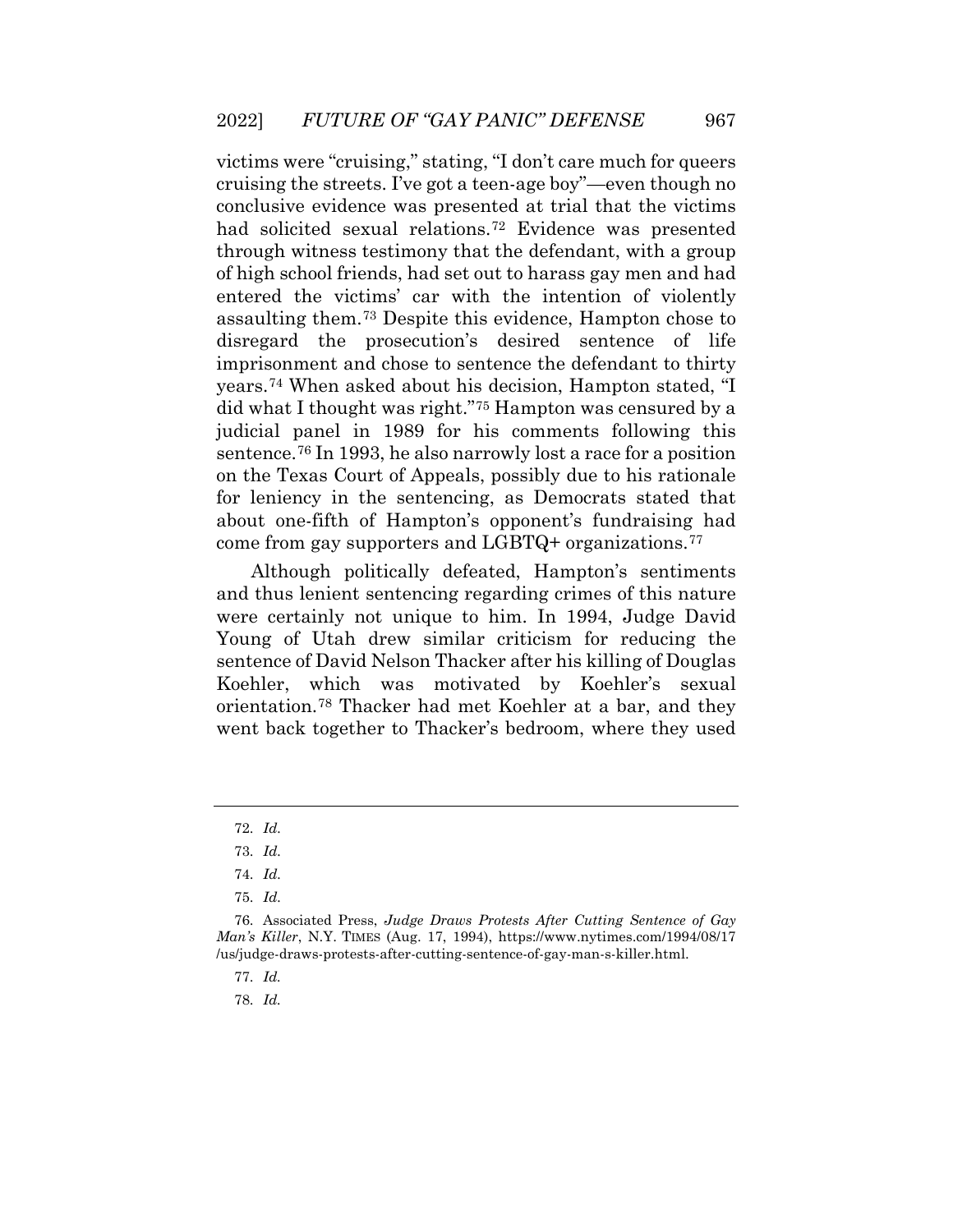to fifteen years in prison, Judge Young sentenced Thacker to strategy from defendants but also as a mitigating sentencing cocaine and alcohol.[79](#page-14-1) Thacker stated he later awoke to find Koehler fondling him and threw Koehler out of his home.<sup>[80](#page-14-2)</sup> He later sought Koehler out, enraged, and within an hour of the inciting incident, Thacker shot Koehler in a parking lot with a pistol.<sup>[81](#page-14-3)</sup> In contrast to Thacker's claim, the prosecutor stated he believed that consensual sex may have occurred between the two men.[82](#page-14-4) Despite Thacker pleading guilty to the manslaughter charge, carrying a possible sentence of up a maximum of six years in prison.[83](#page-14-5) Even before the lenient sentencing, the prosecution's decision to allow Thacker to plead guilty to the lesser charge of manslaughter, instead of murder, drew criticism from LGBTQ+ activists.<sup>[84](#page-14-6)</sup> The prevalence of the legal justification, not only as a defense factor, is undeniable.

 Although the American Bar Association (ABA) does not however, been used to not only explain a defendant's actions, recognize LGBTQ+ panic as a legal defense,  $85$  it is still in use—as recently as 2015.[86](#page-14-8) The ABA classifies it as a tactic to strengthen the defense by playing on prejudice.[87](#page-14-9) It has, but to excuse them as well. The LGBT Bar states that it is a "legal strategy that asks a jury to find that a victim's sexual orientation or gender identity/expression is to blame for a

84. *Id.* 

<span id="page-14-9"></span><span id="page-14-8"></span><span id="page-14-7"></span><span id="page-14-6"></span><span id="page-14-5"></span><span id="page-14-4"></span> *How to End It*, AM. BAR ASS'N: C.R. & SOC. JUST. (Mar. 31, 2020), <https://www>. 85. *See* Alexandra Holden, *The Gay/Trans Panic Defense: What It is, and*  [americanbar.org/groups/crsj/publications/member-features/gay-trans-panic](https://americanbar.org/groups/crsj/publications/member-features/gay-trans-panic)defense.

86. *LGBTQ+ "Panic" Defense*, *supra* note 8.

87. Holden, *supra* note 84.

<span id="page-14-2"></span><span id="page-14-1"></span><span id="page-14-0"></span> 79. *Id.* 

<span id="page-14-3"></span> 80. *Id.* 

 81. *Id.* 

 82. *Id.* 

 83. *Id.*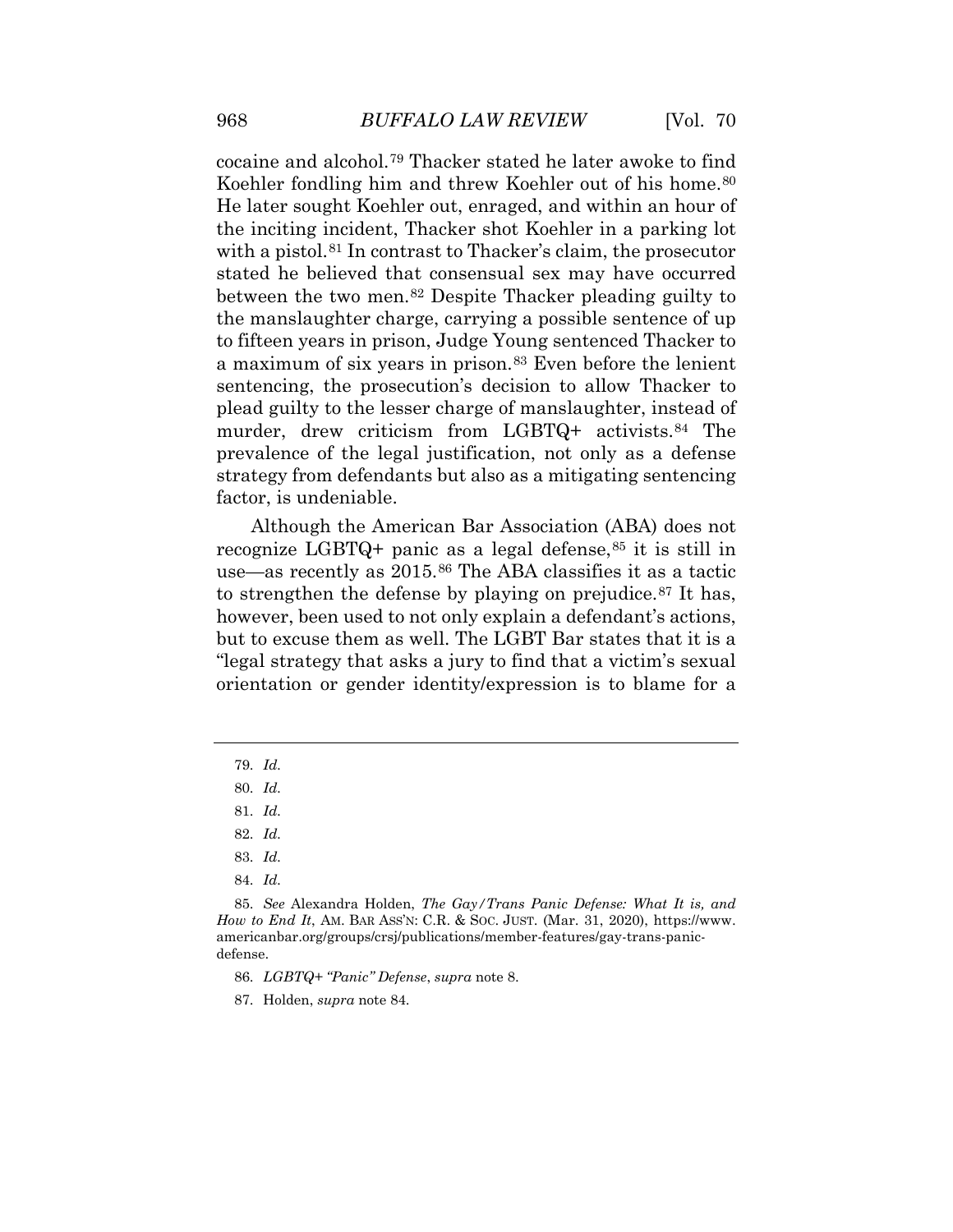defendant's violent reaction, including murder."[88](#page-15-0)

defense, despite no evidence of physical danger.<sup>[90](#page-15-2)</sup> Miller's While many of the foregoing examples cite to cases from decades ago, this legal strategy is still invoked. In 2015, the same year in which the right to same-sex marriage was guaranteed to Americans, Daniel Spencer was murdered by his neighbor Robert Miller.<sup>89</sup> Miller stated that after rejecting Spencer's sexual advance, he needed to act in selfmurder charge was mitigated to criminally negligent homicide.<sup>91</sup> Although the defense has never been terribly popular,[92](#page-15-4) it is still used and can still be successful. But there are signs that it is on its way out.

#### II. CURRENT CLIMATE OF LGBTQ+ TOLERANCE AND THE STATUS OF LGBTQ+ PANIC DEFENSE

In this Part, I will look at how attitudes over the last half century have evolved towards tolerance.[93](#page-15-5) I will next look at landmark Supreme Court cases that have guaranteed certain civil rights for LGBTQ+ people. Then, I will look at legislation that has been passed codifying these cultural and

<span id="page-15-4"></span><span id="page-15-3"></span><span id="page-15-2"></span><span id="page-15-1"></span><span id="page-15-0"></span> 92. *See id.* ("Juries have acquitted dozens of murderers of their crimes through a defense team's use of an LGBTQ+ 'panic' defense strategy.").

<span id="page-15-5"></span> not want to give the impression that this is a "mission accomplished" moment. It should not go unacknowledged that every millimeter that the needle has moved the gay rights movement. While not the focus of this Comment, I also do not want violence that many members of the LGBTQ+ community have faced and continue perpetuated in the face of the literal plague of the AIDS epidemic in the 1980s 93. Although I note and celebrate the changing cultural attitudes here, I do toward acceptance was fought (and continues to be fought) for tooth and nail by to leave unacknowledged the prejudice, discrimination, harassment, and even to face, to say nothing of the willful ignorance the American government and 1990s. Although that is not the purpose of this specific argument, my argument would be deficient to the point of ignorance without acknowledging the history and reason for such cultural attitude changes.

<sup>88.</sup> *LGBTQ+ "Panic" Defense*, *supra* note 8.

 89. *Id.* 

 90. *Id.* 

 91. *Id.*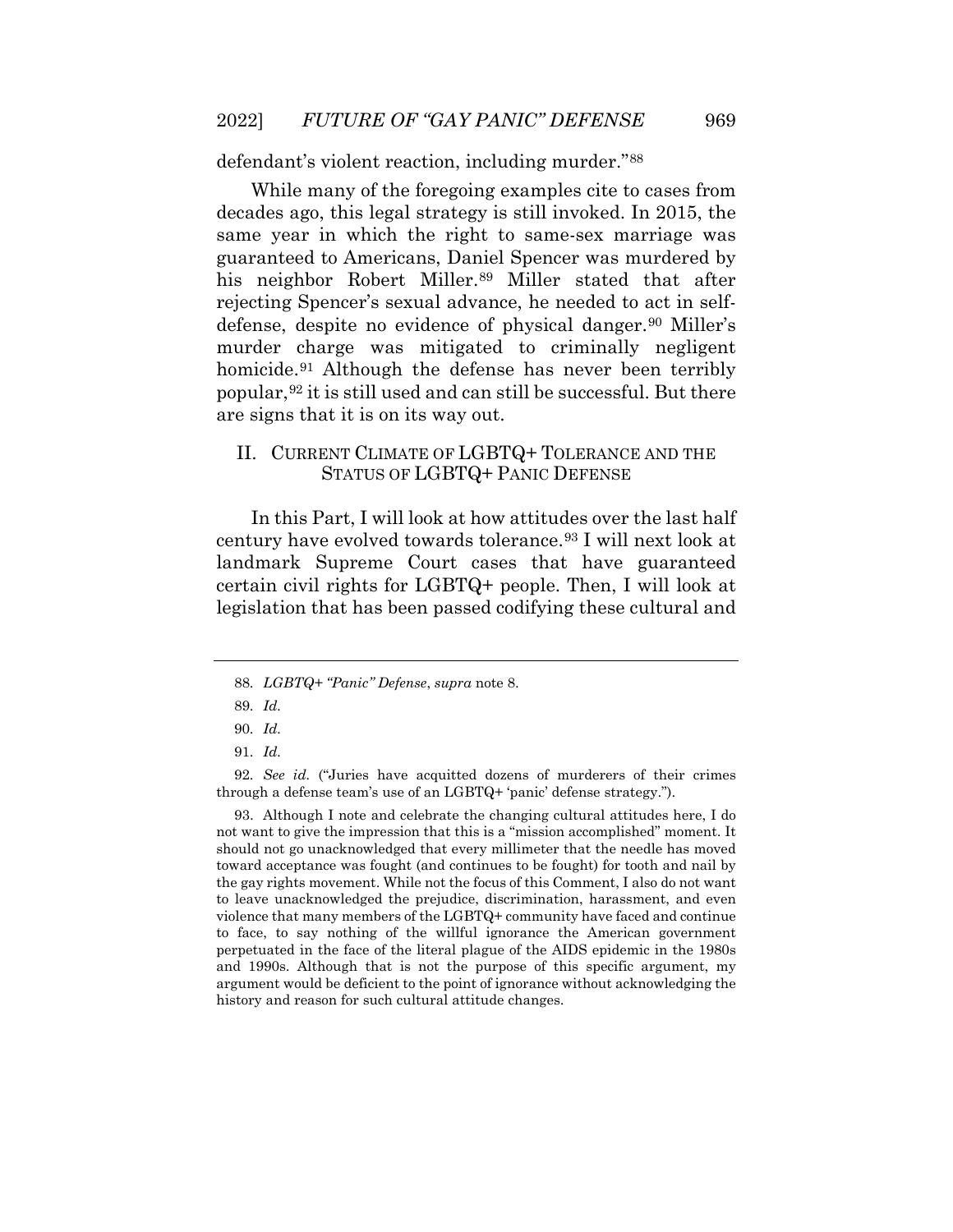judicial victories. Finally, I will analyze legal scholarship specifically on the LGBTQ+ panic defense and potential recommendations pertaining to the defense's future.

#### A. *Changes in Cultural Attitudes Show Increased Acceptance of LGBTQ+ People*

 ability of a defendant to use an LGBTQ+ panic defense to make when LGBTQ+ people are more visible in today's the judge's chambers would similarly likely contain someone significantly less likely to think violence is a logical reaction One of the most promising advancements toward the elimination of the LGBTQ+ panic defense is the cultural shift and growing acceptance of same-sex relationships. The strategy relies on a jury believing that panic is a reasonable reaction—or at least not unthinkable reaction—to a samesex romantic advance. A jury must think that a violent reaction could be a rational one. That is a harder argument society than in that of previous generations. It becomes much harder to argue that LGBTQ+ people are a potential threatwhen they are parents, siblings, daughters, sons, classmates, coworkers and neighbors to the defendants, attorneys, judges, and jurors, as well as those same defendants, attorneys, judges, and jurors themselves. A recent study found that one in six people of Generation Z (those born 1997–2002) identified as  $LGBTQ+.94$  $LGBTQ+.94$  While that is not representative of all generations, (only two percent of baby boomers identified as such),[95](#page-16-1) it is still likely that a courtroom, made up of many actors, would contain at least some members of the LGBTQ+ community. For the judiciary, closely affiliated with a member of the LGBTQ+ community, if not a member themselves. Judges, clerks, prosecutors, advocates, and other attorneys as well as jurors are

<span id="page-16-1"></span><span id="page-16-0"></span><sup>94.</sup> Jeffrey M. Jones, *LGBT Identification Rises to 5.6% in Latest U.S. Estimate*, GALLUP (Feb. 24, 2021), <https://news.gallup.com/poll/329708> /lgbt-identification-rises-latest-estimate.aspx.

 95. *Id.*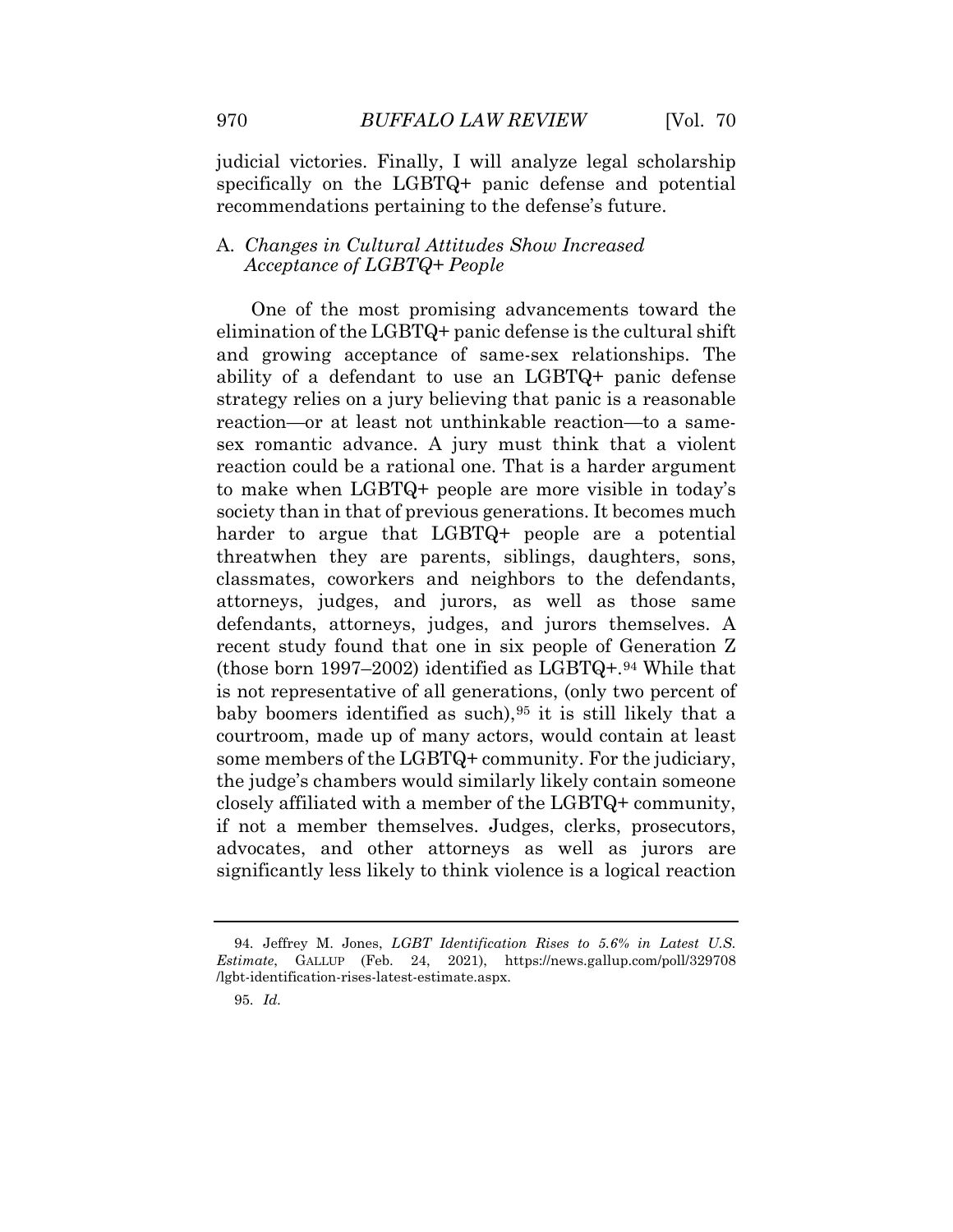through an entire trial with a gay person without if they are gay themselves, lived with a gay person, or sat succumbing to violent impulses.

 Americans today report that a coworker, friend, or relative because of their sexual orientation (as well as their gender points from only thirty-two percent in 1986.[100](#page-17-4) While regards to potential jurors' declining acceptance of the lesbian.[102](#page-18-0) This may be because so many more people know In addition, heterosexual Americans today are significantly more comfortable around gay people. Most has personally told them that they are gay or lesbian, <sup>[96](#page-17-0)</sup> making it harder for many to believe that a murderous rage is a reasonable reaction. In 2003, following *Lawrence v. Texas*, laws prohibiting private homosexual activity were ruled unconstitutional.[97](#page-17-1) In 2015, following *Hodges v. Obergefell*, gay marriage became legal.[98](#page-17-2) In 2020, following *Bostock v. Clayton County*, discrimination against employees identity) became illegal.[99](#page-17-3) These legal changes reflect changes in attitudes. In a Gallup poll from 2020, seventy-two percent of Americans polled stated they felt that relationships between two same-sex consenting adults should be legal, which was an increase of forty percentage approval had steadily been on the rise, it still only was at forty-nine percent in 2005.[101](#page-17-5) Possibly more telling in LGBTQ+ panic defense, a 2009 Gallup poll stated seventyeight percent of Americans polled said they felt personally comfortable when around someone they know is gay or

<span id="page-17-2"></span><span id="page-17-1"></span><span id="page-17-0"></span><sup>96.</sup> *See id.*; *LGBT Rights*, GALLUP, <https://news.gallup.com/poll/1651/gay>lesbian-rights.aspx (last visited Apr. 27, 2022).

<sup>97.</sup> *See* Lawrence v. Texas, 539 U.S. 558, 564 (2003).

<sup>98.</sup> *See* Obergefell v. Hodges, 576 U.S. 644, 681 (2015).

<sup>99.</sup> *See* Bostock v. Clayton Cnty., 140 S. Ct. 1731, 1737 (2020).

<span id="page-17-3"></span> 100. *See LGBT Rights*, *supra* note 95.

<span id="page-17-5"></span><span id="page-17-4"></span> 101. *Id.*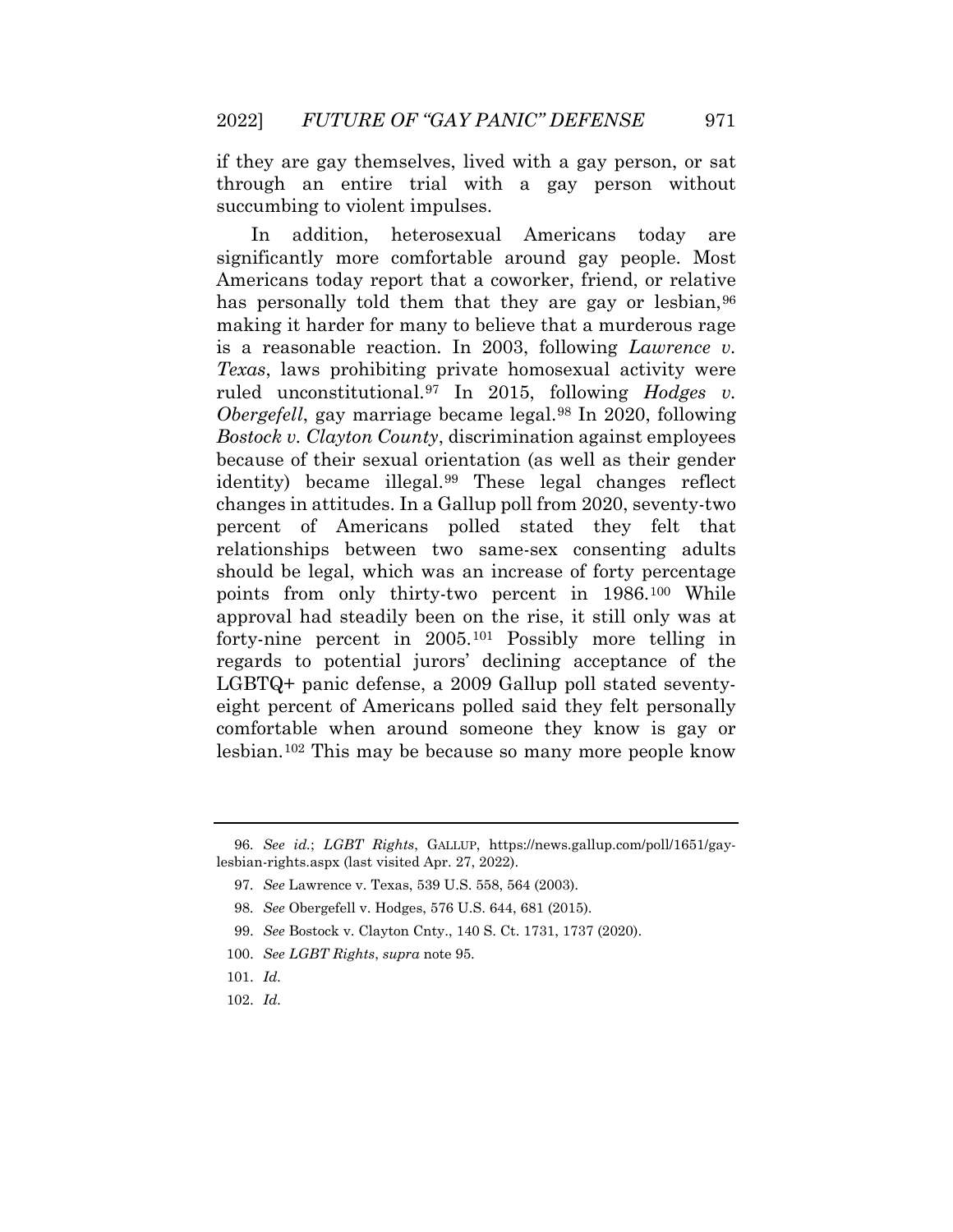percent.[105](#page-18-3) Therefore, it is much more difficult for a jury to take the stance that being told someone is gay would cause gay or lesbian people than previous generations had.[103](#page-18-1) A 1985 Los Angeles Times poll stated that only twenty-four percent answered that they had a friend, relative, or coworker tell them personally that they are gay or lesbian.[104](#page-18-2) By 2013, a Gallup poll states that number was seventy-five someone to fly into a murderous rage when seventy-five percent of Americans and potential jurors had personally already been told that.[106](#page-18-4) 

#### B. *Judicial Victories Move the Needle*

 to become law. These changes show how in addition to society only forty-eight percent of Americans felt that gay and percent.[109](#page-19-1) In 2015, the Court ruled in *Obergefell v. Hodges*  In addition, as previously alluded to, three landmark Supreme Court cases have allowed some of the cultural shifts pressuring law to reflect its values, the reverse is often true. While not eliminating the homophobia that many gay people face, the judicial victories have secured the protection of certain civil rights in the LGBTQ+ community. In 2003, the Court ruled in *Lawrence v. Texas* that U.S. laws prohibiting private homosexual activity, sodomy, and oral sex between consenting adults were unconstitutional.[107](#page-18-5) That same year, lesbian relations between consenting adults should be legal.[108](#page-19-0) In 2020, that number would be seventy-two that the fundamental right to marry is guaranteed to samesex couples by both the Due Process Clause and the Equal

 103. *Id.* 

<span id="page-18-1"></span><span id="page-18-0"></span> 104. *Id.* 

<span id="page-18-2"></span> 105. *Id.* 

<span id="page-18-3"></span> 106. *Id.* 

<span id="page-18-4"></span><sup>107.</sup> *See* Lawrence v. Texas, 539 U.S. 558, 578 (2003).

<span id="page-18-5"></span> 108. *See LGBT Rights*, *supra* note 95.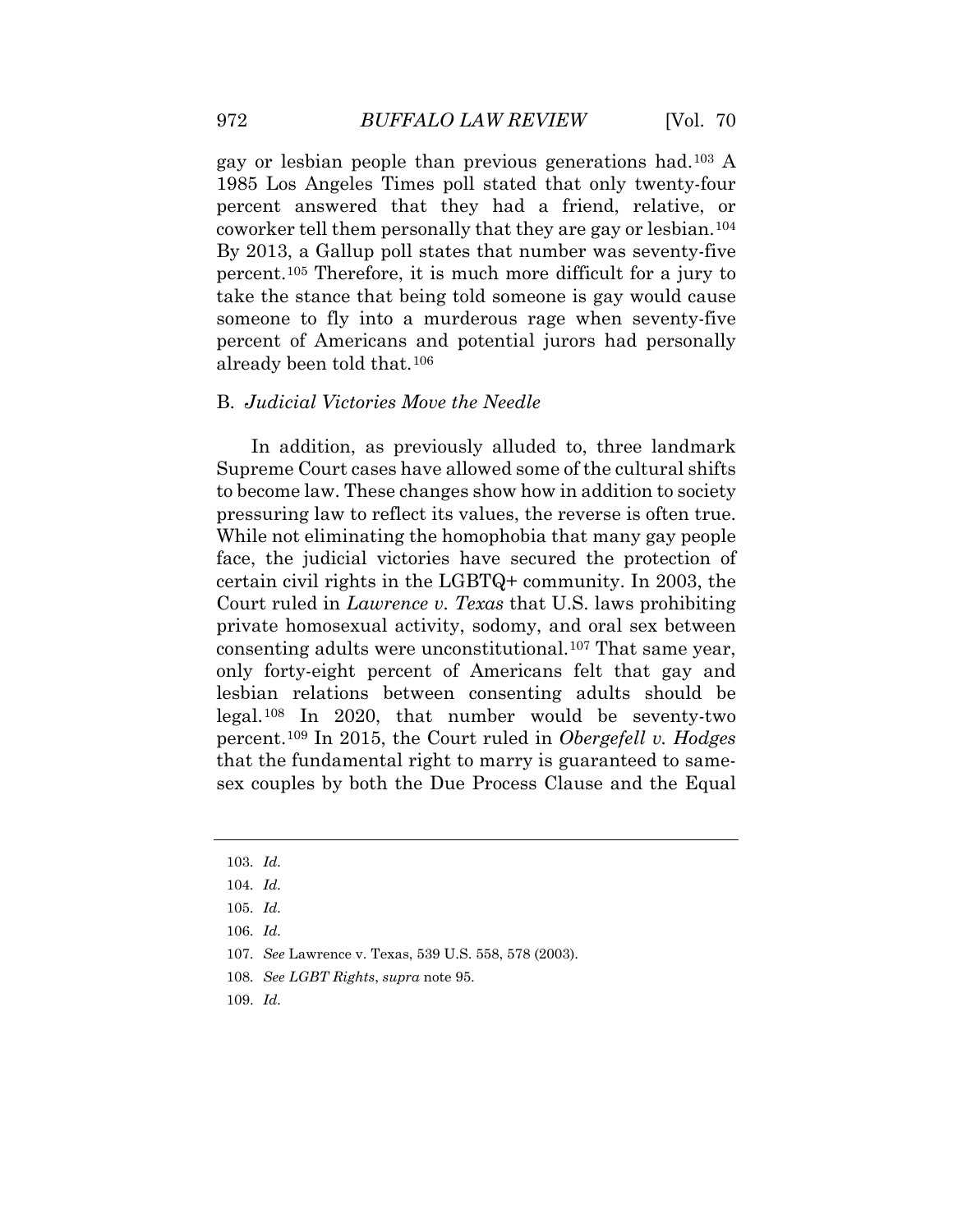That same year, fifty-eight percent of Americans believed Civil Rights Act of 1964 protects employees against discrimination because of their sexual orientation or gender pertain to the LGBTQ+ panic defense or the hate crimes that Protection Clause of the Fourteenth Amendment.[110](#page-19-2) This federal ruling followed many states passing their own laws granting the right to same-sex marriage in that state.[111](#page-19-3) marriage between same-sex couples should be recognized as valid, with the same rights as traditional marriages.<sup>112</sup> In 2020, that number would be sixty-seven percent. In 2020, the Court ruled in *Bostock v. Clayton County* that Title VII of the identity.[113](#page-19-5) A 2019 poll showed that over eighty percent of Americans believed a qualified gay person should be hired for the armed forces, as an elementary school teacher, high school teacher, or member of the president's cabinet.[114](#page-19-6) Over ninety percent of people believed a qualified gay person should be hired as salesperson or doctor.<sup>[115](#page-19-7)</sup> By contrast, in 1977, only twenty-seven percent of Americans believed a gay person should be hired as an elementary school teacher and only forty-four percent believed a gay person should be hired as a doctor—especially notable as grade school teachers and doctors consistently rank in the most trusted professions and are entrusted with two particularly vulnerable populations.[116](#page-20-0) Although these cases do not specifically lead to the defense's use, Supreme Court decisions guaranteeing civil rights for the LGBTQ+ community show the changing legal environment in which gay rights issues will be decided.

<span id="page-19-1"></span><span id="page-19-0"></span><sup>110.</sup> Obergefell v. Hodges, 576 U.S. 644, 675 (2015).

 111. *Id.* at 680.

<span id="page-19-3"></span><span id="page-19-2"></span><sup>112.</sup> *LGBT Rights*, *supra* note 95.

<sup>113.</sup> Bostock v. Clayton Cnty., 140 S. Ct. 1731, 1754 (2020).

<sup>114.</sup> *LGBT Rights*, *supra* note 95.

 115. *Id.* 

<span id="page-19-7"></span><span id="page-19-6"></span><span id="page-19-5"></span><span id="page-19-4"></span> 116. *Id.*; *see also* Lydia Saad, *U.S. Ethics Ratings Rise for Medical Workers and Teachers*, GALLUP (Dec. 22, 2020), <https://news.gallup.com/poll/328136/ethics>ratings-rise-medical-workers-teachers.aspx.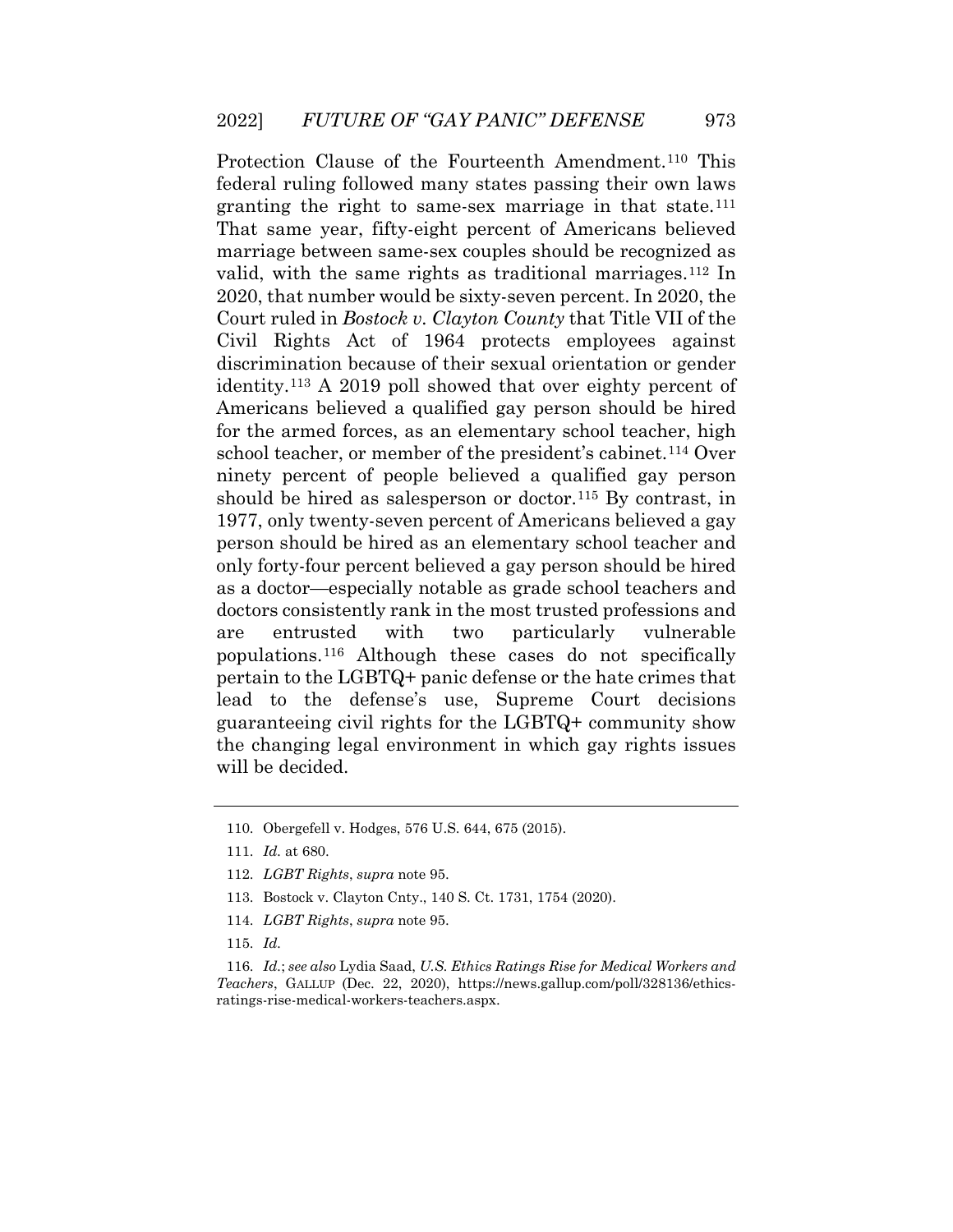#### C. *Legislative Action Commemorates the Lives of Those Slain*

 President Barack Obama signed the Matthew Shepard and While some of the greatest strides in fighting homophobia have come in landmark Supreme Court cases, there have also been strides in legislative action. In 2007, a bill extending the definition of hate crimes to include violence against people motivated by sexual orientation, as well as removing a previous prerequisite that the victim be engaged in a federally protected activity when the hate crime was committed, was introduced in the Senate.[117](#page-20-1) In 2009, James Byrd, Jr. Hate Crimes Prevention Act.[118](#page-20-2) The law states:

 Congress makes the following findings: (1) The incidence of violence motivated by the actual or perceived race, color, religion, national disrupts the tranquility and safety of communities and is deeply divisive. (3) State and local authorities are now and will continue to be responsible for prosecuting the overwhelming majority of violent crimes in the United States, including violent crimes motivated by effectively with greater Federal assistance. (4) Existing Federal law devastates not just the actual victim and the family and friends of the victim, but frequently savages the community sharing the traits that caused the victim to be selected.[11](#page-21-0)9 origin, gender, sexual orientation, gender identity, or disability of the victim poses a serious national problem. (2) Such violence bias. These authorities can carry out their responsibilities more is inadequate to address this problem. (5) A prominent characteristic of a violent crime motivated by bias is that it

Expanding the hate crime definition to include prejudicially motivated acts of violence as a harsher category

<span id="page-20-0"></span> 117. *See* Editorial, *Caving in on Hate Crimes*, N.Y. TIMES (Dec. 10, 2007), [https://www.nytimes.com/2007/12/10/opinion/10mon3.html.](https://www.nytimes.com/2007/12/10/opinion/10mon3.html)

<span id="page-20-2"></span><span id="page-20-1"></span><sup>118.</sup> James Byrd was an African-American man dragged to death by white supremacists in 1998, the same year Matthew Shepard was killed. *See Obama Signs Hate Crimes Bill into Law*, CNN (Oct. 28, 2009, 7:39 PM),<https://www.cnn> .com/2009/POLITICS/10/28/hate.crimes/.

 L. 111-84, div. E, §§ 4702, 123 Stat. 2190, 2835 (2009) (codified as amended at 34 U.S.C. § 30501, among other scattered sections of 18, 28, 34, and 42 U.S.C.). 119. Matthew Shepard and James Byrd, Jr. Hate Crimes Prevention Act, Pub.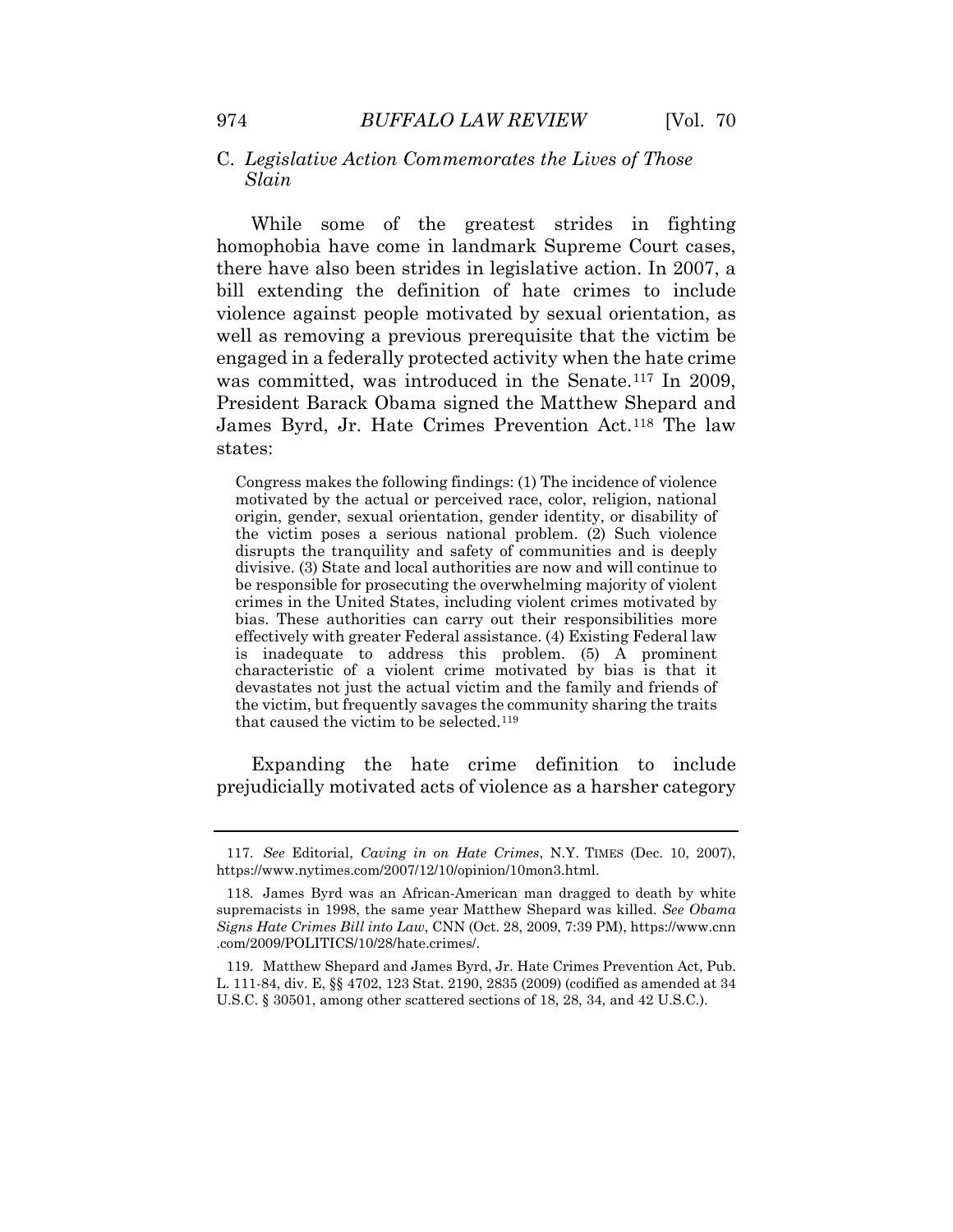follows that that person should receive greater protection makes a strong statement. If a person is targeted for violence because of his, her, or their inclusion in a protected class, it from crimes stemming from that inclusion. Committing a hate crime should exacerbate a defendant's punishment, not excuse it as the LGBTQ+ panic defense strategy argues.

 and several other states followed suit.[120](#page-21-1) Illinois and Rhode Stemming from this, in the last seven years, several states have also enacted specific bans on the LGBTQ+ panic defense. Beginning in 2014, California banned the defense, Island banned the defense in 2017 and 2018, respectively.[121](#page-21-2) In 2019, Connecticut, Hawaii, Maine, Nevada, and New York also banned the defense.[122](#page-21-3) In 2020, Colorado, New Jersey, Washington, and Washington, D.C., also banned the defense.[123](#page-21-4) In 2021, Virginia became the first southern state to ban the defense, as well as Maryland, Oregon, and Vermont.[124](#page-21-5) In addition to the state legislation enacted, Massachusetts Senator Edward Markey and Representative Joseph Kennedy introduced a federal ban on the LGBTQ+ panic defense in 2018.[125](#page-22-0) After it did not pass, the bill was reintroduced in 2019.[126](#page-22-1) In 2020, Democrats gained control

<sup>120.</sup> *See Gay/Trans Panic Defense Laws*, MOVEMENT ADVANCEMENT PROJECT (June 7, 2021), <https://www.lgbtmap.org/img/maps/citations-panic-defense>bans.pdf.

 121. *Id.* 

<span id="page-21-0"></span><sup>122.</sup> *Id.* The New York ban led to the *New York Times* article that inspired this Comment. *See* Gold, *supra* note 2.

 123. *Gay/Trans Panic Defense Laws*, *supra* note 119.

<span id="page-21-1"></span> .com/2021/04/05/us/virginia-bans-gay-trans-panic-defense-trnd/index.html. This legislation was coincidentally announced only days before this Comment was 124. Scottie Andrew, *Virginia Becomes the First State in the South to Ban Gay and Trans Panic as a Defense*, CNN (Apr. 5, 2021, 2:07 PM), <https://www.cnn> originally submitted for publication.

<span id="page-21-3"></span><span id="page-21-2"></span><sup>125.</sup> Jeannie Suk Gersen, *The End of the Gay-Panic Legal Defense*, NEW YORKER (July 8, 2019), <https://www.newyorker.com/news/our-columnists/the>end-of-the-gay-panic-legal-defense.

<span id="page-21-5"></span><span id="page-21-4"></span> ADVOC. (June 5, 2019, 6:20 PM),<https://www.advocate.com/politics/2019/6/05/bill> 126. Trudy Ring, *Bill in Congress Would Ban Gay, Trans 'Panic' Defenses*, -congress-would-ban-gay-trans-panic-defenses.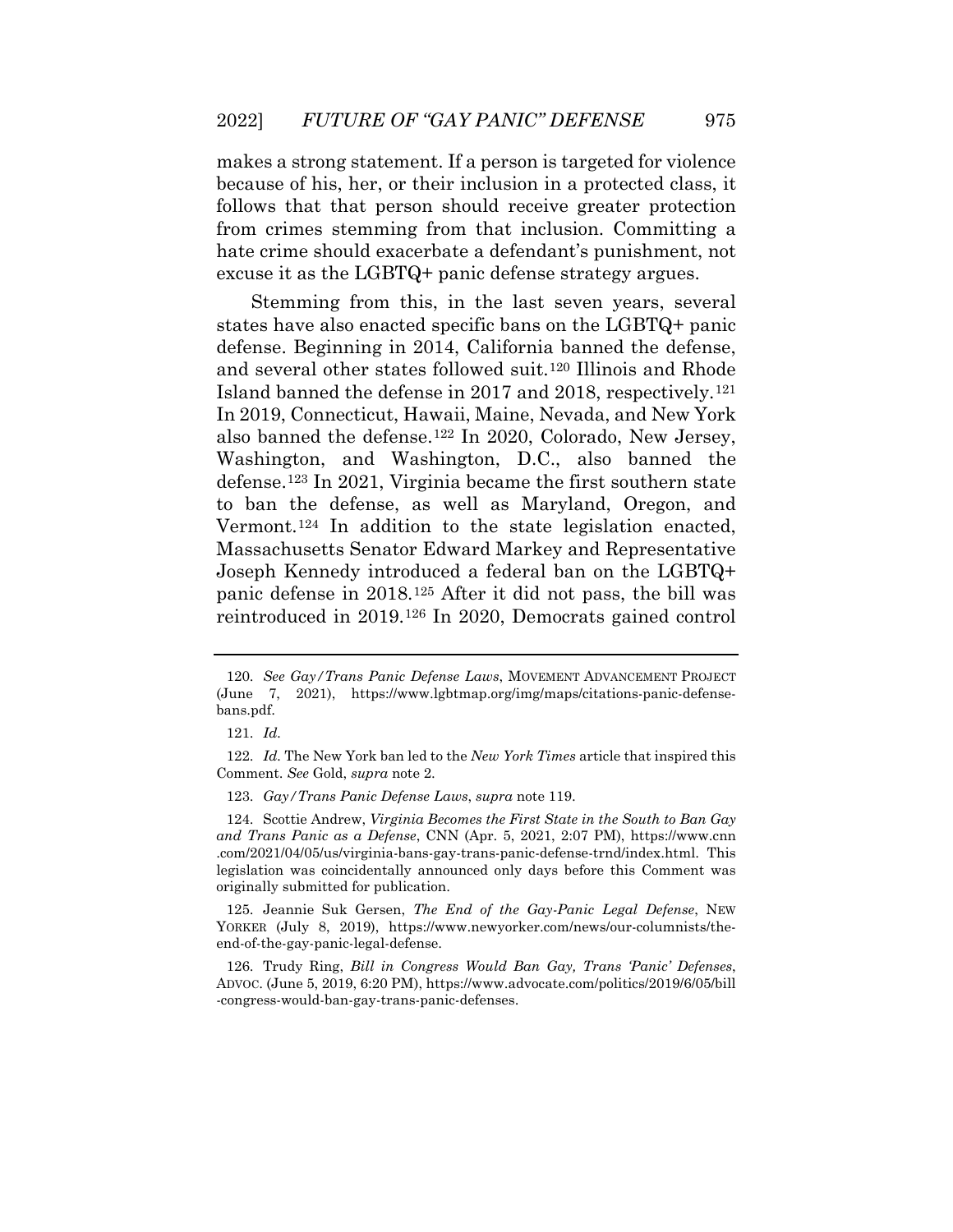of the Senate, with fifty senators and Vice President Kamala should certainly pass this Democrat-introduced bill. In of the White House through the election of President Joseph R. Biden, in addition to maintaining control of the House of Representatives.[127](#page-22-2) In 2021, Democrats also gained control Harris serving as president of the Senate and tie-breaking vote.[128](#page-22-3) While the Democrats control the House of Representatives, the Senate, and the White House, Congress addition, the legal community should act independently to take its own stance in fighting homophobia, specifically as a legal defense theory.

#### D. *Legal Scholarship Differs on LGBTQ+ Panic*

One article that discusses the future of the LGBTQ+ panic defense is 2008's "The Gay Panic Defense" by George Washington University Law School Professor Cynthia Lee.[129](#page-22-4) In her article, Professor Lee argues the defense should not be eliminated, and in fact must be permitted because the best way to dismantle the underlying prejudice of the LGBTQ+ panic defense is to allow for a debate over its merits.[130](#page-23-0) Professor Lee writes that to stop the debate would stop people from realizing the idiocy of it, and therefore empower further homophobia.[131](#page-23-1) Professor Lee likens the discussion around sexual orientation bias to race bias or gender bias.[132](#page-23-2) She also suggests some ways that prosecutors can combat this bias by suggesting the jury pretend the races

- <span id="page-22-4"></span>131. *See id.* at 532–33.
- 132. *See id.* at 545–50.

<span id="page-22-2"></span><span id="page-22-1"></span><span id="page-22-0"></span> *Have No Excuses Any More*, GUARDIAN (Jan. 11, 2021, 6:18 PM), <https://www.the> 127. Bhaskar Sunkara, *Democrats Are Poised to Control the US Senate. They*  [guardian.com/commentisfree/2021/jan/11/democrats-us-senate-control-georgia](https://guardian.com/commentisfree/2021/jan/11/democrats-us-senate-control-georgia)no-excuses.

 128. *See id.* 

<span id="page-22-3"></span><sup>129.</sup> *See* Cynthia Lee, *The Gay Panic Defense*, 42 U.C. DAVIS L. REV. 471 (2008).

 130. *See id.* at 532.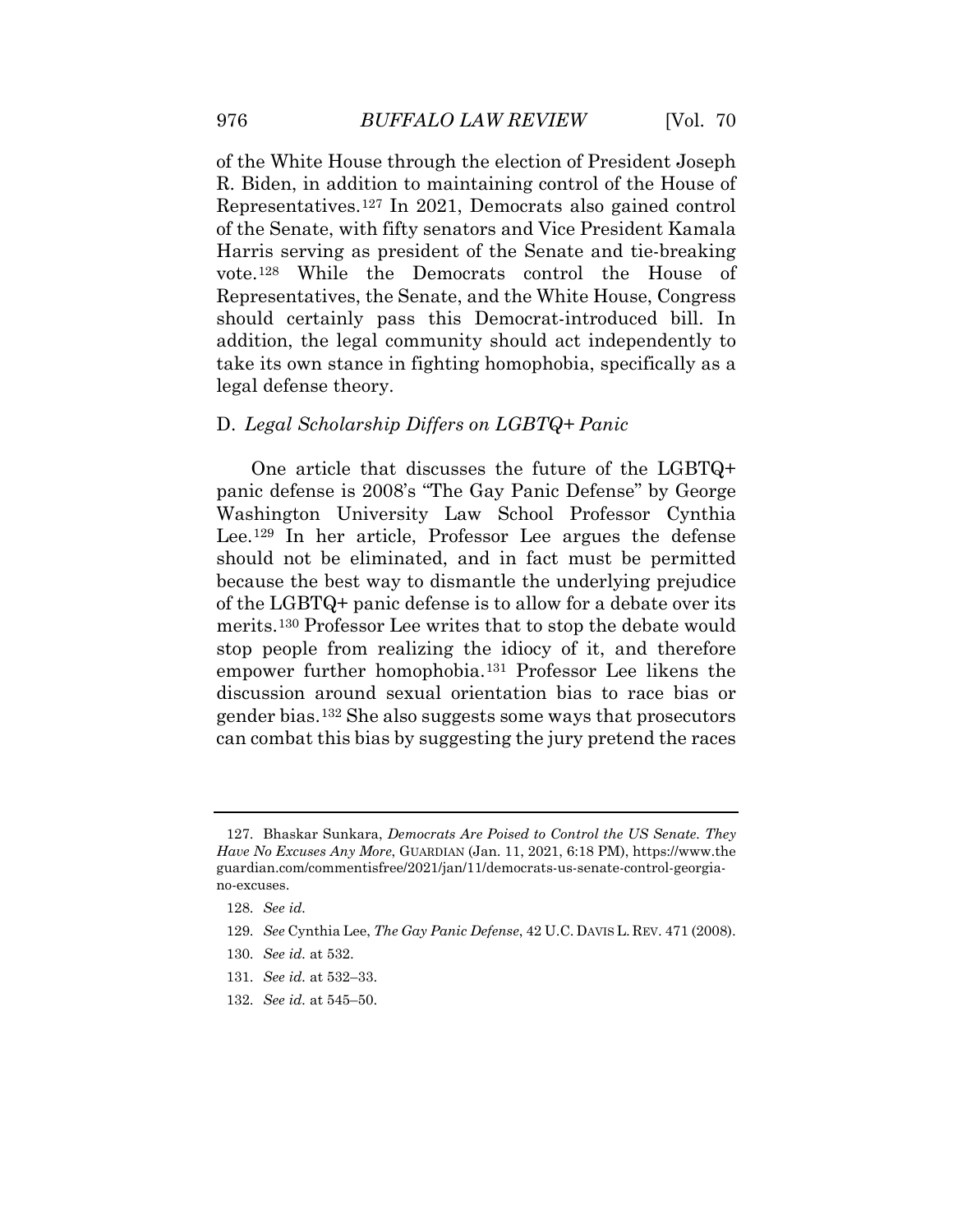debated reasonably as they do not come from a place of or genders of the victims were different.[133](#page-23-3) Professor Lee states, "Suppression of gay panic claims, like suppression of bad speech, will not eliminate the underlying stereotypes and assumptions that make such claims persuasive."[134](#page-23-4) While there is certainly validity to the notion of using debate to allow for a meritocracy of ideas, here it is not present. A meritocracy of ideas requires different ideas to be presented and debated reasonably. Hatred and prejudice cannot be reason. They come from a place of fear.

 it reflects a very different time period. The attitudes When Professor Lee wrote this article, Don't Ask, Don't Tell The reality of the fear and hatred surrounding these crimes is shown in the statistics Professor Lee cites. Although the article was written a mere thirteen years ago, surrounding same-sex relationships have radically shifted. was still military policy.<sup>[135](#page-23-5)</sup> The Defense of Marriage Act defining marriage as legally between a man and a woman was still law.[136](#page-24-0) Only three states legally allowed gay marriage and one of those states, California, would overturn that decision in November 2008.[137](#page-24-1) Landmark decisions

<span id="page-23-5"></span><span id="page-23-4"></span><span id="page-23-3"></span><span id="page-23-2"></span>136. Defense of Marriage Act, 1 U.S.C. § 7, *invalidated by* United States v. Windsor, 570 U.S. 744 (2013).

 137. *See* Goodridge v. Dep't of Pub. Health, 798 N.E.2d 941, 969 (Mass. 2003); Marriage Cases, 183 P.3d 384, 453 (Cal. 2008); *see also* Chris Cillizza & Sean  Sullivan, *How Proposition 8 Passed in California—And Why It Wouldn't Today*, Kerrigan v. Comm'r of Pub. Health, 957 A.2d 407, 482 (Conn. 2008); *In re*  WASH. POST (Mar. 26, 2013), [https://www.washingtonpost.com/news/the-fix/wp/](https://www.washingtonpost.com/news/the-fix/wp) 2013/03/26/how-proposition-8-passed-in-california-and-why-it-wouldnt-today/.

 133. *See id.* at 482, 564.

<sup>134.</sup> *Id.* at 565.

<span id="page-23-1"></span><span id="page-23-0"></span> 135. *See* Ali Rogin, *How Don't Ask, Don't Tell Has Affected LGBTQ Service*  -10-years-after-repeal (detailing the effects of the compromises found in President Bill Clinton's 1993 bill, "which said gay service members were not required to disclose their sexual orientation, but could still be discharged if they were discovered to be gay"). Don't Ask, Don't Tell (DADT) remained in place until December 22, 2010, when President Barack Obama signed the repeal of DADT *Members, 10 Years After Repeal*, PBS (Dec. 22, 2020, 8:08 PM), [https://www.pbs.](https://www.pbs) org/newshour/nation/how-dont-ask-dont-tell-has-affected-lgbtq-service-members into law. *Id.*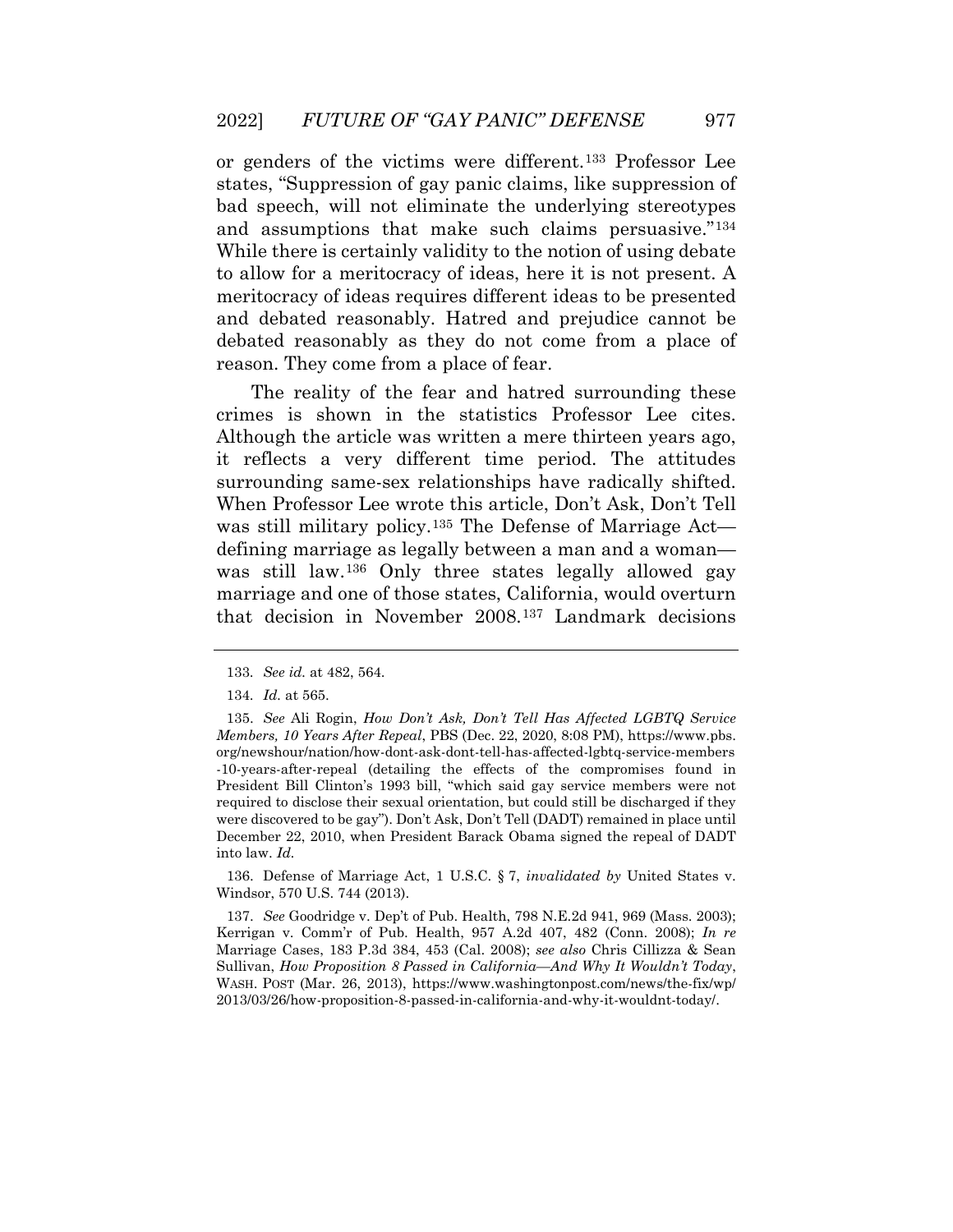believed were homosexual.[139](#page-24-3) While hate crimes against not align with polls showing national attitudes towards that bias is better visible than invisible.[143](#page-25-1) However, rhetoric in a courtroom is helpful, let alone necessary, to fight pertaining to gay rights like *Obergefell v. Hodges* and *Bostock v. Clayton City* were still seven years and twelve years, respectively, from being decided. Moreover, Professor Lee quotes statistics from even earlier, including a 1995 survey of noncriminal young adults in the San Francisco Bay area.[138](#page-24-2) In this survey, almost one in five men admitted to physically assaulting or threatening people whom they LGBTQ+ people have not disappeared by any means in the time since the survey cited or even since Professor Lee's article,[140](#page-24-4) the expectation that homophobic violence cannot be reduced and homophobic views cannot be changed does LGBTQ+ individuals.[141](#page-24-5) Professor Lee writes that the need for free speech in the courtroom is necessary for the prosecution and jury to discover underlying homophobic biases that could influence decisions.[142](#page-25-0) Her conclusion is utilizing her previous strategy of substituting race or gender for sexual orientation, her argument becomes less clear. It is unlikely that one would argue that allowing racist or sexist the underlying prejudice on those biases.

<span id="page-24-1"></span><span id="page-24-0"></span> surrounding the LGBTQ+ panic defense strategy is a 2019 Another more recent example of legal scholarship

- 141. *See generally LGBT Rights*, *supra* note 95.
- 142. *See* Lee, *supra* note 128, at 482.

<span id="page-24-5"></span> 143. *See id.* at 566 ("Making sexual orientation salient through role-reversal exercises can help jurors consciously mediate and control what would otherwise be automatic stereotype-congruent responses.").

 138. *See* Lee, *supra* note 128, at 475.

 139. *Id.* at 475–80.

<span id="page-24-4"></span><span id="page-24-3"></span><span id="page-24-2"></span> 140. *See* Ariel Zambelich & Alyson Hurt, *3 Hours in Orlando: Piecing Together an Attack and Its Aftermath*, NPR (Jun. 26, 2016, 5:09 PM), <https://www.npr.org> three others at a gay nightclub in Orlando, the deadliest mass shooting by a /2016/06/16/482322488/orlando-shooting-what-happened-update (describing the incident in 2016 in which a gunman killed forty-nine people and wounded fiftysingle gunman in U.S. history at the time).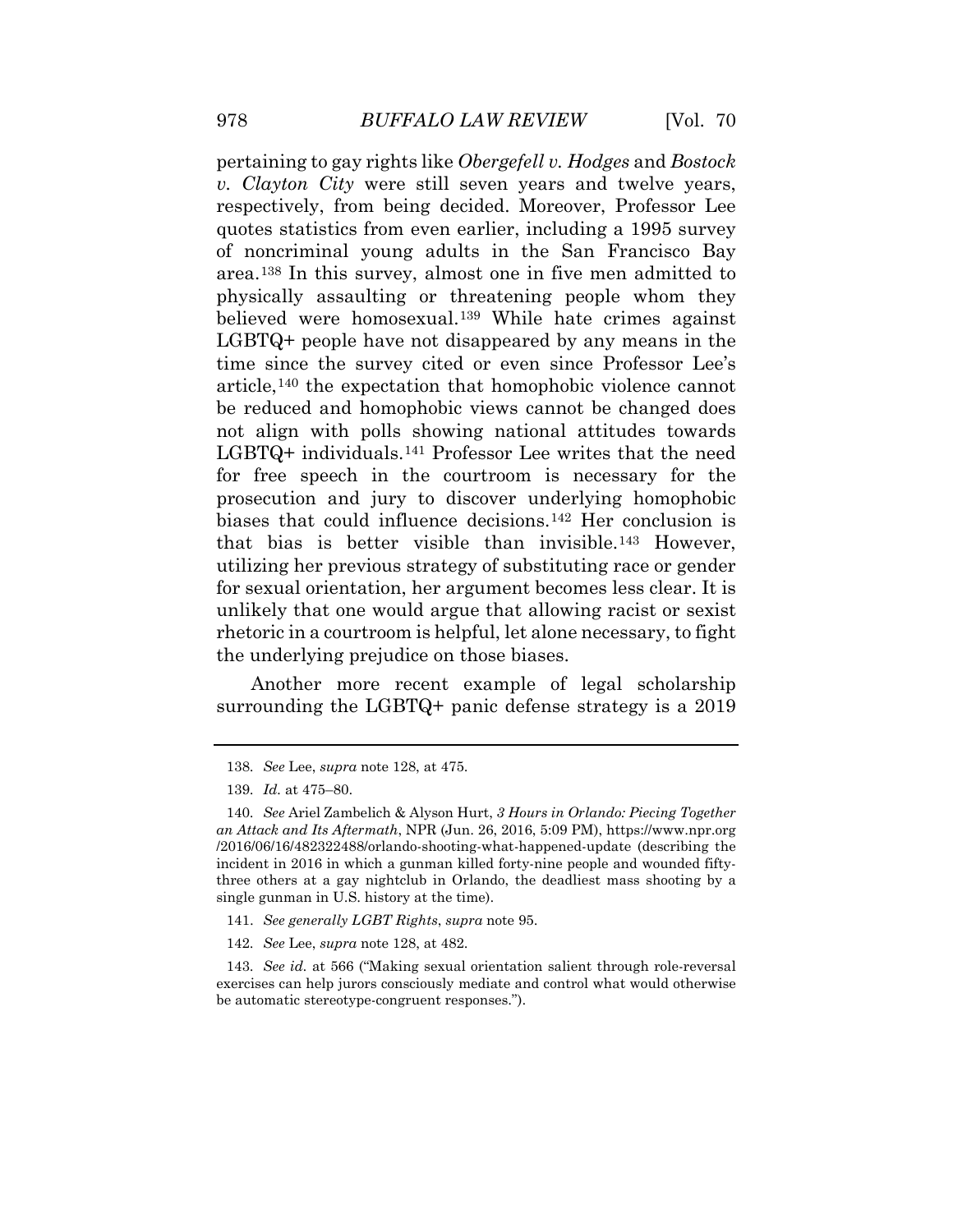Patel similarly disagrees with the conclusions of Professor defense to "[send] a message that such clear homophobic eliminated, but puts the onus on the legislators to ban this diminished capacity claims, (2) provocation claims, and (3) relevant prior trauma.[149](#page-26-1) The suggestions advocated by Patel note, "The Indefensible 'Gay Panic Defense'" by Devan N. Patel, mentioned earlier in this Comment.<sup>144</sup> In the note, Lee's article. Patel writes that the purpose of banning the attitudes will not be tolerated by our justice system is a powerful and worthwhile endeavor to lend security and dignity to the homosexual community in this nation" outweighs any issues Professor Lee finds with it.[145](#page-25-3) Patel posits that there are three variations to this defense: insanity or diminished capacity, self-defense, and provocation.[146](#page-25-4) Patel also argues that indeed the defense should be totally defense.[147](#page-25-5) Patel argues that, in addition to passing the federal legislation already proposed, "[t]hree distinct provisions should be added to the federal bill: providing for bans on gay panic defenses when used in (1) insanity and self-defense claims."[148](#page-26-0) Patel also advocates for an exception to be made for judges to include evidence surrounding could be instrumental to fighting biases in the courtroom, but that is not all that could be done to further move the needle toward justice.

<span id="page-25-5"></span><span id="page-25-4"></span>149. Patel, *supra* note 4, at 116.

<sup>144.</sup> *See* Patel, *supra* note 4.

 145. *Id.* at 113.

 146. *Id.* at 102.

 147. *Id.* at 116.

<span id="page-25-3"></span><span id="page-25-2"></span><span id="page-25-1"></span><span id="page-25-0"></span> 148. *Id* at 132; *see also* W. Carsten Andresen, *I Track Murder Cases that Use*  CONVERSATION (Jan. 29, 2020, 8:21 AM), <https://theconversation.com/i-track>- argument that they were motivated by self-defense in response to an attempted *the 'Gay Panic Defense,' a Controversial Practice Banned in 9 States*, murder-cases-that-use-the-gay-panic-defense-a-controversial-practice-bannedin-9-states-129973 (noting that legislation enacted and proposed that bans the gay panic legal defense strategy does not ban defendants from making the sexual assault by their victims).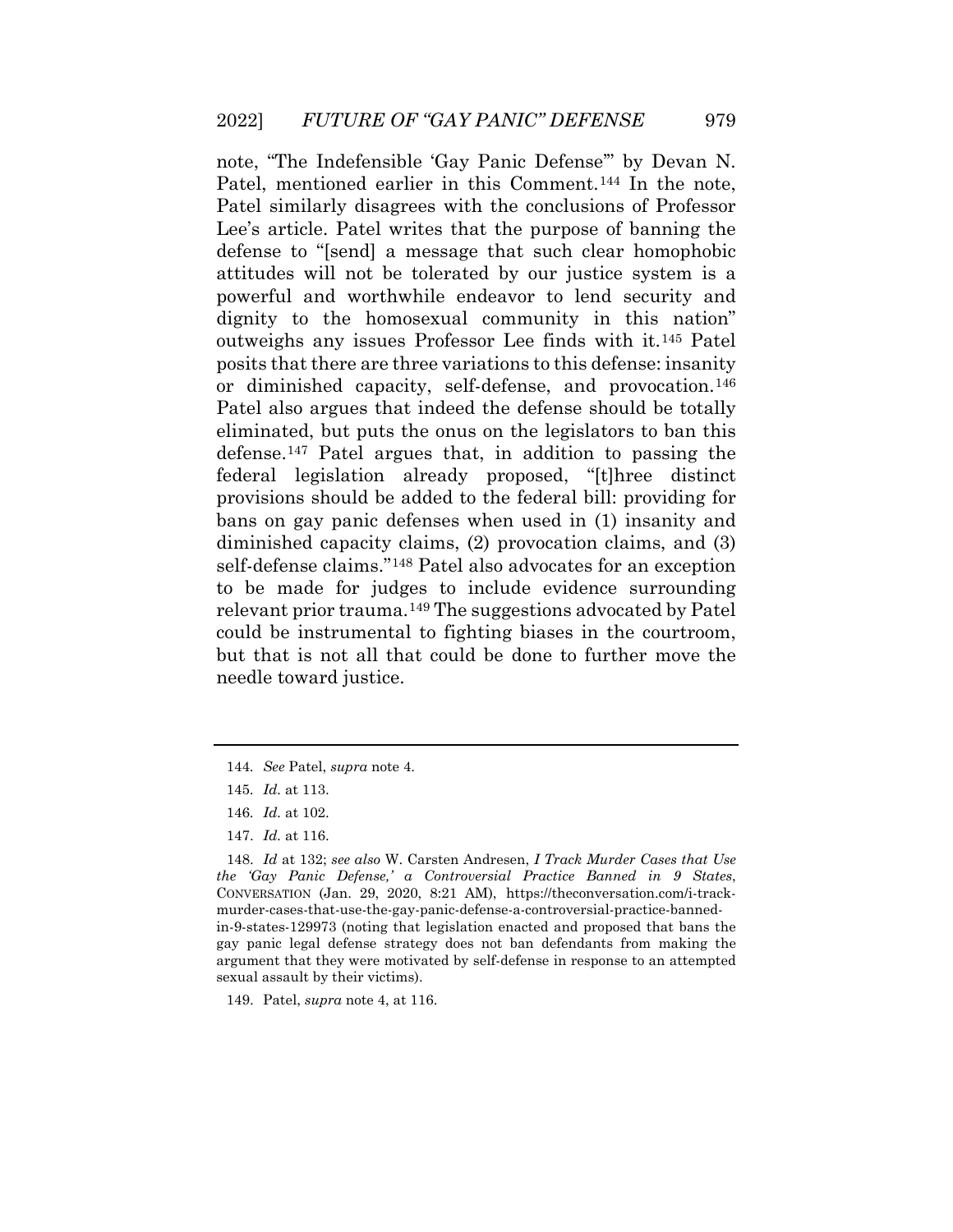#### III. WHERE THE LEGAL COMMUNITY NEEDS TO GO

 particularly where bills have already been introduced, such homicide cases are tried under state law. For federal law, it Americans represented by the Congress, the legal campaigns in making these demonstrative actions. Many of State legislatures should pass bans on the LGBTQ+ panic defense. If a person is targeted for violence because of his, her, or their inclusion in a protected class, that person should receive greater protection from crimes stemming from that inclusion, not less. It is contrary to reason that a victim's inclusion in a protected class could be a mitigating factor to a defendant's crime rather than an aggravating one. It is imperative that state legislatures pass these bans, as in Wisconsin (2019), Texas (2020), Iowa (2021), Nebraska (2021), Florida (2021), New Hampshire (2021), Minnesota (2021), Massachusetts (2021), Pennsylvania (2021), Michigan (2021), and North Carolina (2021).<sup>[150](#page-26-2)</sup> In addition, the federal bills banning the defense, S.1721 and H.R.3133, have still not been passed. They should be expanded per Patel's suggestions and signed into law immediately as a first step. In the states, the passing of such bills would serve as a concrete human rights victory, as most murder and would show a solidified commitment to protecting the lives of LGBTQ+ people. While the previous administration's commitment to LGBTQ+ issues was questionable, there is increased optimism surrounding the Biden Administration and Democrat-controlled Congress that these bills will pass and be signed into law. In addition to this step, while the legislators have a responsibility to the millions of LGBTQ+ community also has a responsibility to act morally and definitively for civil rights. The legal community has the ability to act without the impediment of statewide reelection the greatest accomplishments in equality were made through judicial action, and likewise an obligation to act exists here regarding the LGBTQ+ panic defense.

<span id="page-26-2"></span><span id="page-26-1"></span><span id="page-26-0"></span><sup>150.</sup> *LGBTQ+ "Panic" Defense*, *supra* note 8.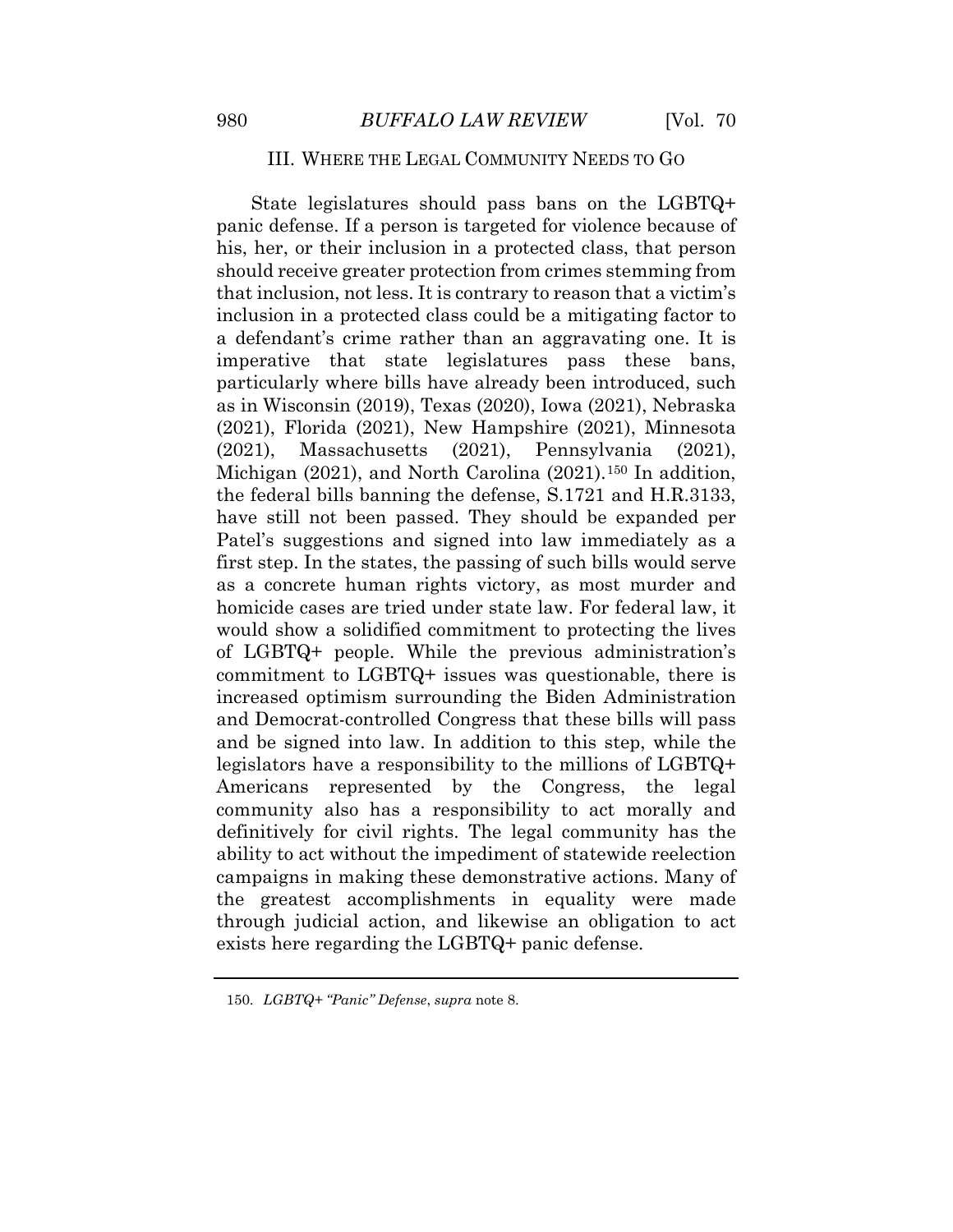in a defendant's homicide charge. This would follow the predisposition."[151](#page-27-0) This rule forbids evidence offered to prove supposed promiscuity of a victim has little, if any, bearing on unfair prejudice. This type of propensity evidence can distort This Comment suggests an update to the Federal Rules of Evidence to make it impossible for an attorney to use homophobia as a legal defense for violence. One way to accomplish this objective is by adding a new rule to the Federal Rules of Evidence. A new rule could prohibit the admission of evidence of a victim's homosexuality when it is used as a legal defense to homicide or as a mitigating factor precedent of Federal Rule of Evidence 412 regarding Sex-Offense Cases. Federal Rule of Evidence 412 states, "The following evidence is not admissible in a civil or criminal proceeding involving alleged sexual misconduct: (1) evidence offered to prove that a victim engaged in other sexual behavior; or (2) evidence offered to prove a victim's sexual that a victim engaged in other sexual behavior or a victim's sexual predisposition in a civil or criminal proceeding involving alleged sexual misconduct.[152](#page-27-1) Sexism exists in the justice system. Irrelevant information pertaining to the the guilt of a defendant—but it could potentially prejudice a jury, and it is therefore prohibited from admission for fear of fact-finding by allowing ugly biases to creep into the courtroom. Federal Rule of Evidence 412 acts as a barrier to evidence that could prejudice a jury.

The rule this Comment proposes would read:

 (a) Prohibited Uses. The following evidence is not admissible as a mitigating factor in a civil or criminal proceeding involving homicide, manslaughter, or murder:

(1) evidence offered to prove that a victim engaged in homosexual activities; or

<span id="page-27-1"></span><span id="page-27-0"></span><sup>151.</sup> FED. R. EVID. 412.

 152. *Id.*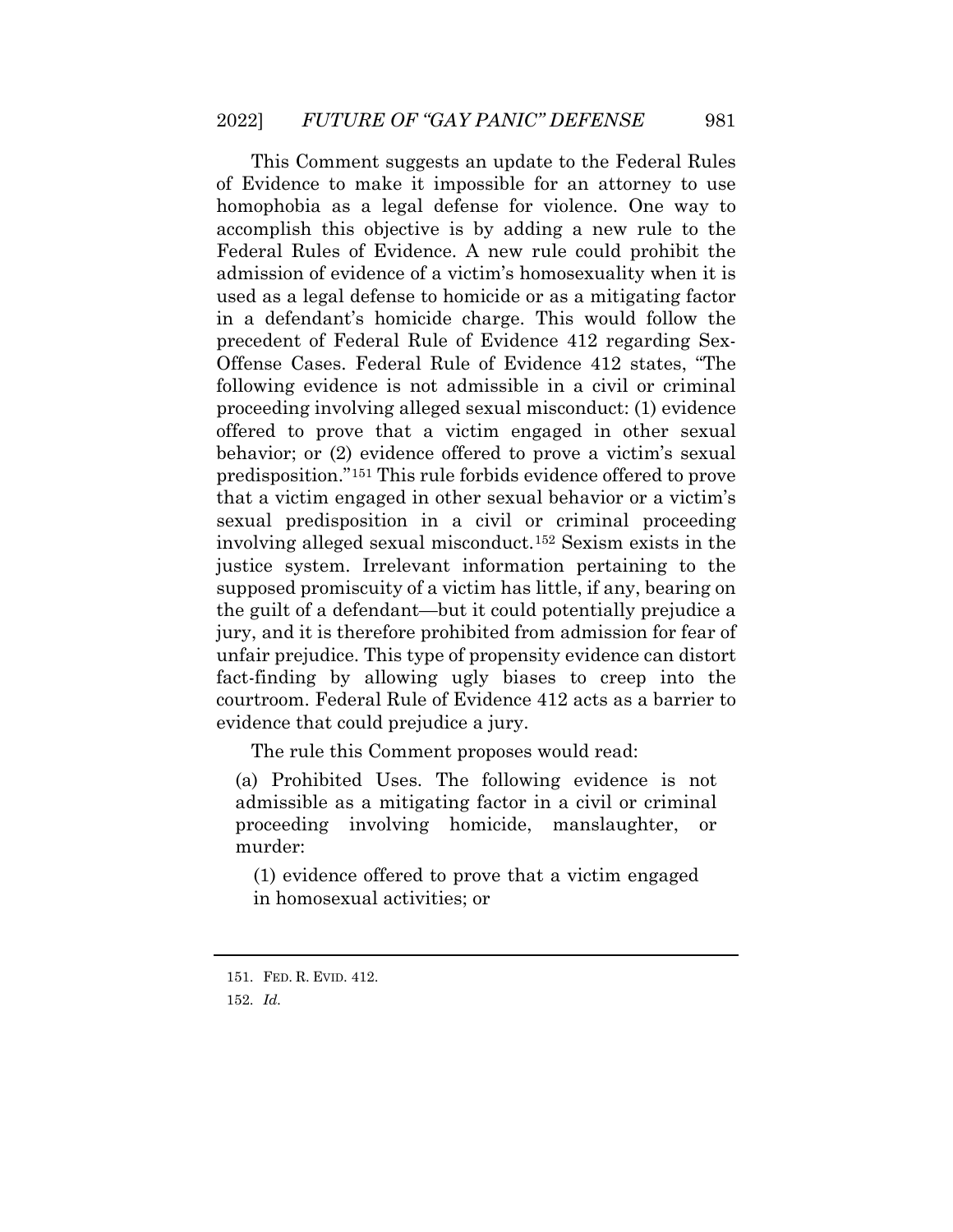(2) evidence offered to prove a victim's sexual predisposition.

(b) Exceptions.

 person accused of the sexual misconduct, if offered (1) Criminal Cases. The court may admit the following evidence in a criminal case: (A) evidence of specific instances of a victim's sexual behavior, if offered to prove that someone other than the defendant was the source of semen, injury, or other physical evidence; (B) evidence of specific instances of a victim's sexual behavior with respect to the to prove consent by defendant or sexual assault by the victim; and (C) evidence whose exclusion would violate the defendant's constitutional rights.

 (2) Civil Cases. In a civil case, the court may admit evidence offered to prove a victim's sexual behavior court may admit evidence of a victim's reputation or sexual predisposition if its probative value substantially outweighs the danger of harm to any victim and of unfair prejudice to any party. The only if the victim has placed it in controversy.[153](#page-29-0) 

 This rule would perform a similar function to Rule 412, homophobia will not be tolerated as a substitute for sound by preventing potentially biasing information from reaching jurors' ears when it has minimal bearing on the likelihood of a defendant's guilt. The impact of a rule that makes an antihomophobic statement, such as this proposed rule, in the Federal Rules of Evidence would be impactful in every courtroom. This change would be a far-reaching statement from the legal community that exploiting jurors' potential legal argument.[154](#page-29-1) 

<sup>153.</sup> *See id.* (on which this proposed rule was modeled).

<sup>154.</sup> In addition, the next generation of law students should be taught in Evidence classrooms and tested on the Bar Exam that homophobia is not an acceptable argument in a courtroom.